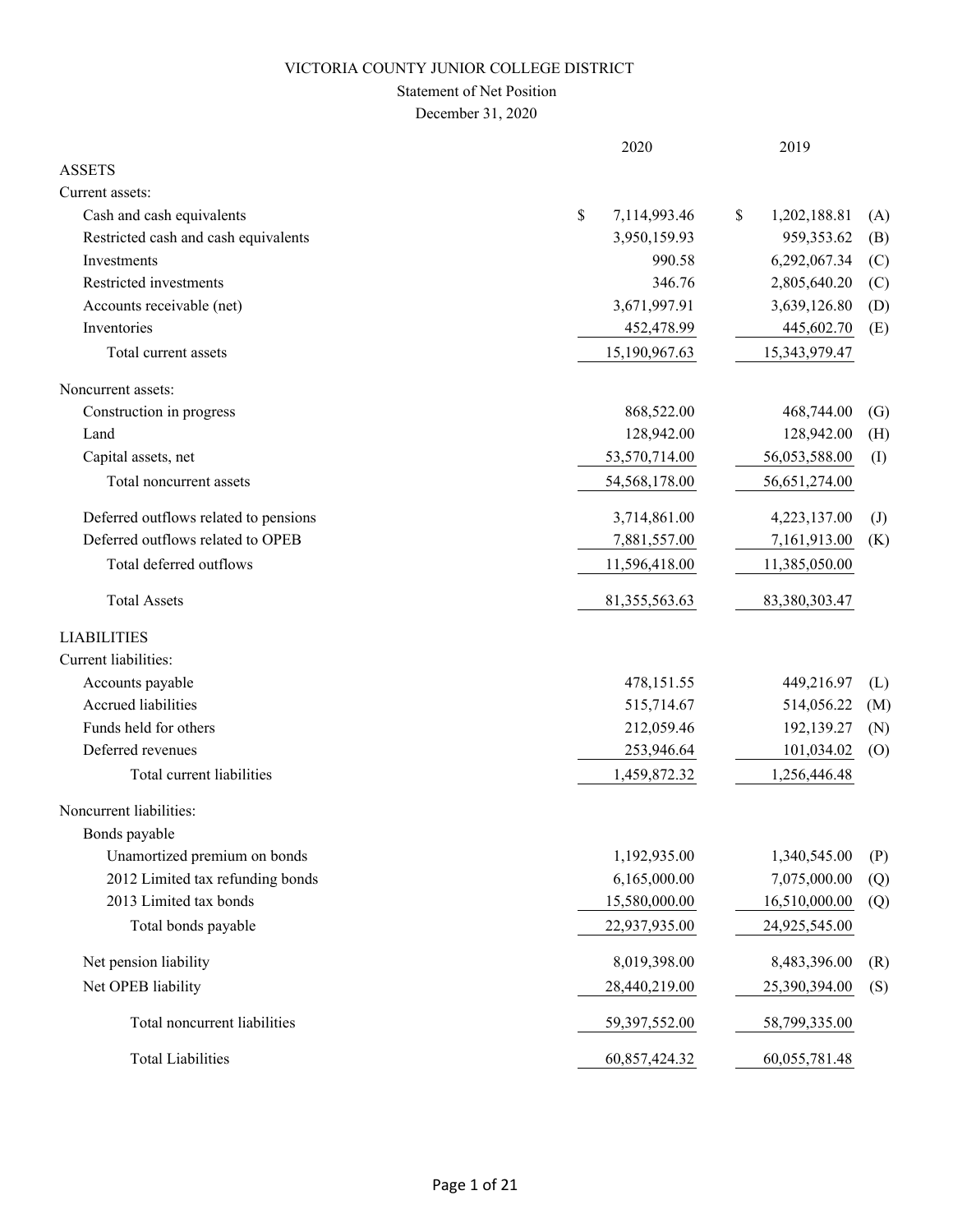### Statement of Net Position

December 31, 2020

|                                        | 2020          | 2019          |     |
|----------------------------------------|---------------|---------------|-----|
| Deferred inflows related to pensions   | 2,097,538.00  | 1,451,504.00  | (T) |
| Deferred inflows related to OPEB       | 8,319,590.00  | 9,827,710.00  | (U) |
| Total deferred inflows                 | 10,417,128.00 | 11,279,214.00 |     |
| Total liabilities and deferred inflows | 71,274,552.32 | 71,334,995.48 |     |
| <b>NET POSITION</b>                    |               |               |     |
| Beginning of year                      | 9,169,150.95  | 9,974,067.80  |     |
| Current year addition                  | 911,860.36    | 2,071,240.19  |     |
| Total net position                     | 10,081,011.31 | 12,045,307.99 |     |
|                                        |               |               |     |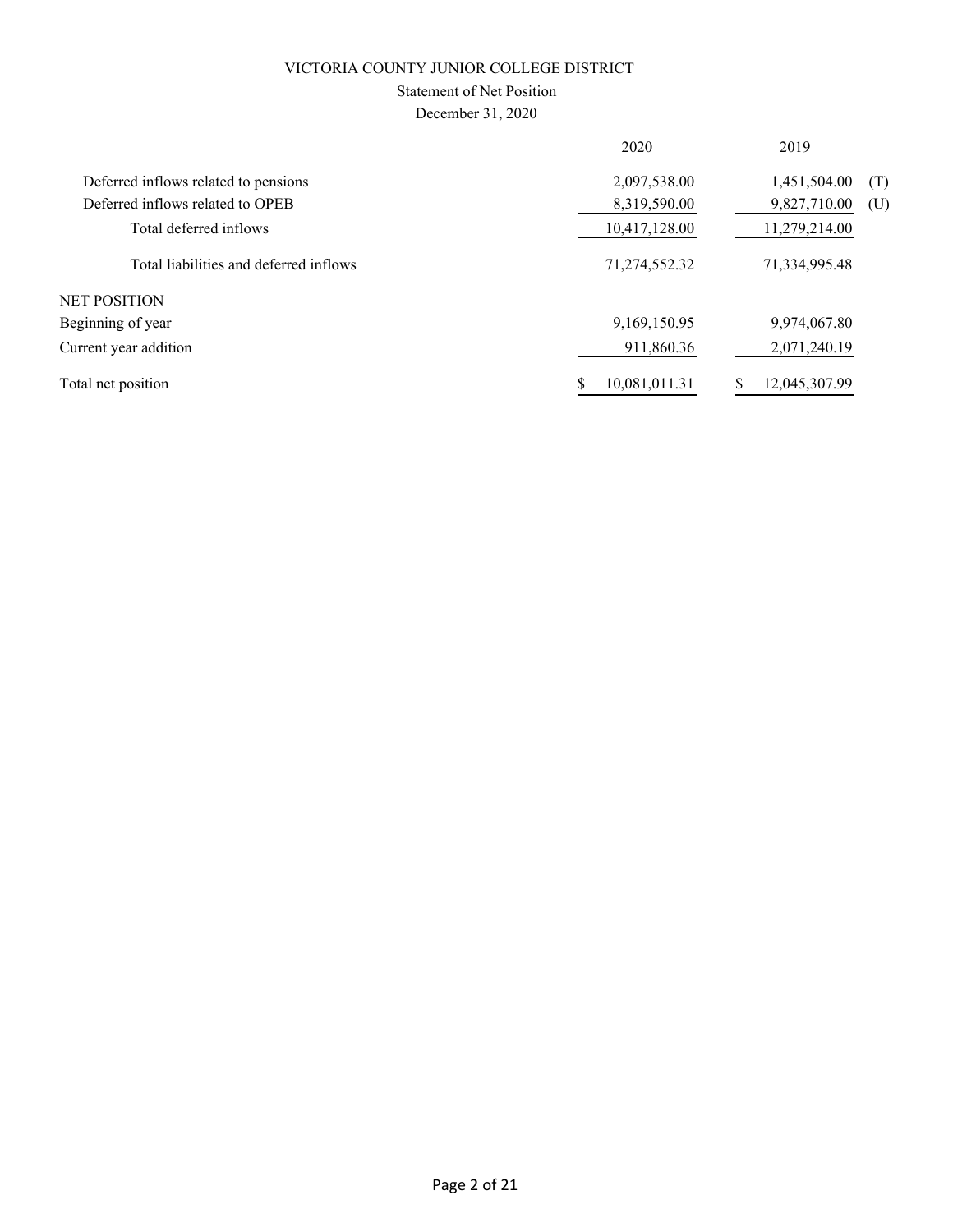#### **Annotations to Statement of Net Assets**

#### **December 31, 2020**

- (A) Cash held in Prosperity Bank, excluding debt service and project funds.
- (B) Cash held in Prosperity Bank for debt service and projects.
- (C) Investments at TexPool.
- (D) Student, third-party, and grant receivables.

NOTE: Grant receivables and revenues are recorded each month to match revenue and expenses to the proper period.

- (E) Bookstore, Leo J. Welder Center for the Performing Arts, Conference and Education Center, and Central Stores inventories.
- (F) Prepaid expenses (recorded only at fiscal year end).

(G) Campus Infrastructure - \$93,064; Gonzales Center Expansion, Phase III - \$247; Wood Building Renovation - \$126,958; Comprehensive Student Center - \$316,960; Museum Expansion - \$143; Welder Center Expansion - \$7,519; Facilities

- Master Plan \$323,631
- (H) Land.

(J)

(I) Capital assets subject to depreciation.

Deferred outflows related to VC's proportionate share of TRS pension funds are related to changes that occur at the plan level including changes in assumptions, differences between expected and actual economic experiences, differences between projected and actual investment earnings, and differences in contributions and proportionate share of

contributions. Contributions subsequent to the measurement date also impact deferred outflows of resources.

(K) Deferred outflows related to VC's proportionate share of ERS OPEB for difference between projected and actual investments earnings, changes in proportion and difference between contributions and the proportionate share of contributions, and contributions paid to ERS subsequent to the measurement date.

- (L) Accounts payable.
- (M) Accrued payroll liabilities and accrued sales tax payable.
- (N) Funds held in agency capacity for student groups and other organizations.
- (O) Deferred revenue for gift cards, grants, scholarships, early registration, and undistributed receipts from the student accounts receivable module.
- (P) Unamortized premium on bond issuance.
- (Q) Long-term debt obligations.
- (R) TRS retirement plan net pension liability.
- (S) ERS net OPEB liability.
- (T) Deferred inflows related to VC's proportionate share of TRS pension funds for differences between projected and actual investment earnings and differences between contributions and proportionate share of contributions.
- (U) Deferred inflows related to VC's proportionate share of ERS OPEB for differences between expected and actual economic experience and changes in actuarial assumptions.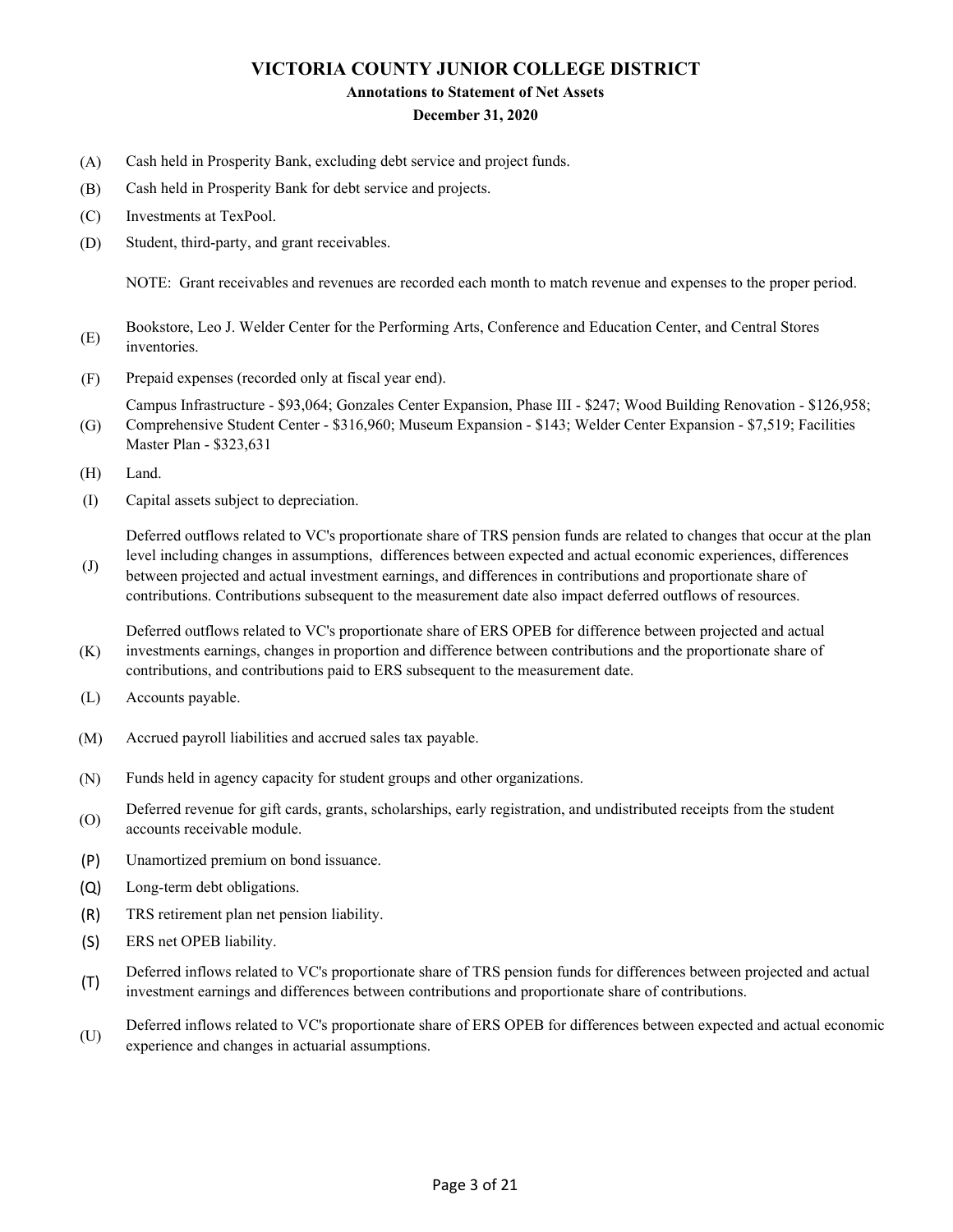#### Statement of Revenues, Expenditures and Changes in Net Assets

December 31, 2020

### Consolidated - All Funds (Excluding Construction Projects)

|                                            |                 |                    | % Actual to   |   | Prior Year    | $%$ of         |
|--------------------------------------------|-----------------|--------------------|---------------|---|---------------|----------------|
|                                            | Adjusted        | Actual             | Adjusted      |   | Actual        | 12/31/19       |
|                                            | <b>Budget</b>   | $(100\%)$          | <b>Budget</b> |   | 12/31/19      | Actual         |
| <b>REVENUES:</b>                           |                 |                    |               |   |               |                |
| State appropriations                       | \$<br>5,535,060 | \$<br>2,380,800.00 | 43.01%        | S | 2,380,857.00  | $100.00\%$ (1) |
| State paid benefits                        |                 |                    |               |   |               |                |
| Health insurance                           | 455,928.00      | 455,928.00         | 100.00%       |   | 455,929.25    | 100.00%<br>(2) |
| Retirement contributions                   | 165,156.00      | 165,155.30         | 100.00%       |   | 161,006.10    | 102.58% (2)    |
| Ad valorem taxes:                          |                 |                    |               |   |               |                |
| Maintenance & operations                   | 12,782,206      | 1,610,362.65       | 12.60%        |   | 1,456,292.43  | $110.58\%$ (3) |
| Debt service                               | 2,625,638       | 329,067.98         | 12.53%        |   | 305,436.80    | $107.74\%$ (4) |
| Tuition:                                   |                 |                    |               |   |               |                |
| Credit courses                             | 4,223,434       | 2,682,950.00       | 63.53%        |   | 3,213,358.71  | 83.49% (5)     |
| Non-credit courses                         | 1,147,196       | 534,037.53         | 46.55%        |   | 445,937.69    | 119.76%<br>(6) |
| <b>TPEG</b>                                | (250,000)       |                    | $0.00\%$      |   |               | $0.00\%$ (7)   |
| Fees:                                      |                 |                    |               |   |               |                |
| Credit courses                             | 5,018,113       | 3,394,614.75       | 67.65%        |   | 3,903,907.00  | 86.95% (8)     |
| Exemptions & waivers:                      |                 |                    |               |   |               |                |
| Credit courses                             | (300,000)       | (40,710.25)        | 13.57%        |   | (65,803.90)   | 61.87% (9)     |
| Sales & services of educational activities | 449,279         | 150,733.50         | 33.55%        |   | 216,131.93    | 69.74% (11)    |
| Investment income                          | 270,000         | 47,417.53          | 17.56%        |   | 60,930.86     | 77.82% (12)    |
| Auxiliary enterprises                      | 2,593,500       | 378,753.05         | 14.60%        |   | 681,681.11    | 55.56% (13)    |
| Other income                               | 223,350         | 71,795.75          | 32.14%        |   | 57,497.72     | 124.87% (14)   |
| Scholarships and fellowships               | 2,714,252       | 2,714,251.76       | 100.00%       |   | 3,086,413.32  | 87.94% (15)    |
| Grants:                                    |                 |                    |               |   |               |                |
| Federal grants                             | 1,300,472       | 1,300,471.71       | 100.00%       |   | 566,410.74    | 229.60% (16)   |
| State grants                               | 142,345         | 142,345.00         | 100.00%       |   | 136,851.52    | 104.01% (17)   |
| Local grants                               | 116,760         | 99,220.51          | 84.98%        |   | 96,243.05     | 103.09% (18)   |
| Total                                      | 39,212,689      | 16,417,194.77      | 41.87%        |   | 17,159,081.33 | 95.68%         |
| <b>EXPENDITURES:</b>                       |                 |                    |               |   |               |                |
| Instruction                                | 11,884,325      | 4,043,282.66       | 34.02%        |   | 4,196,668.64  | 96.35% (19)    |
| Public service                             | 258,483         | 94,591.87          | 36.60%        |   | 28,803.73     | 328.40% (20)   |
| Academic support                           | 3,106,072       | 1,060,246.86       | 34.13%        |   | 1,048,349.69  | 101.13% (21)   |
| Student services                           | 2,471,753       | 878,620.30         | 35.55%        |   | 941,127.58    | 93.36% (22)    |
| Institutional support                      | 7,091,398       | 3,342,807.31       | 47.14%        |   | 2,309,591.21  | 144.74% (23)   |
| Physical plant                             | 4,487,486       | 1,376,444.15       | 30.67%        |   | 1,421,813.04  | 96.81% (24)    |
| Scholarships and fellowships               | 3,055,837       | 2,967,943.99       | 97.12%        |   | 3,312,977.15  | 89.59% (25)    |
| Auxiliary enterprises                      | 2,992,953       | 880,316.01         | 29.41%        |   | 954,734.88    | 92.21% (26)    |
| Debt service                               | 2,625,638       |                    | $0.00\%$      |   |               | $0.00\%$ (28)  |
| Reserve for contingencies                  | 104,517         |                    | $0.00\%$      |   | $\equiv$      | $0.00\%$ (29)  |
| Total                                      | 38,849,839      | 15,063,334.41      | 38.77%        |   | 14,645,841.14 | 102.85%        |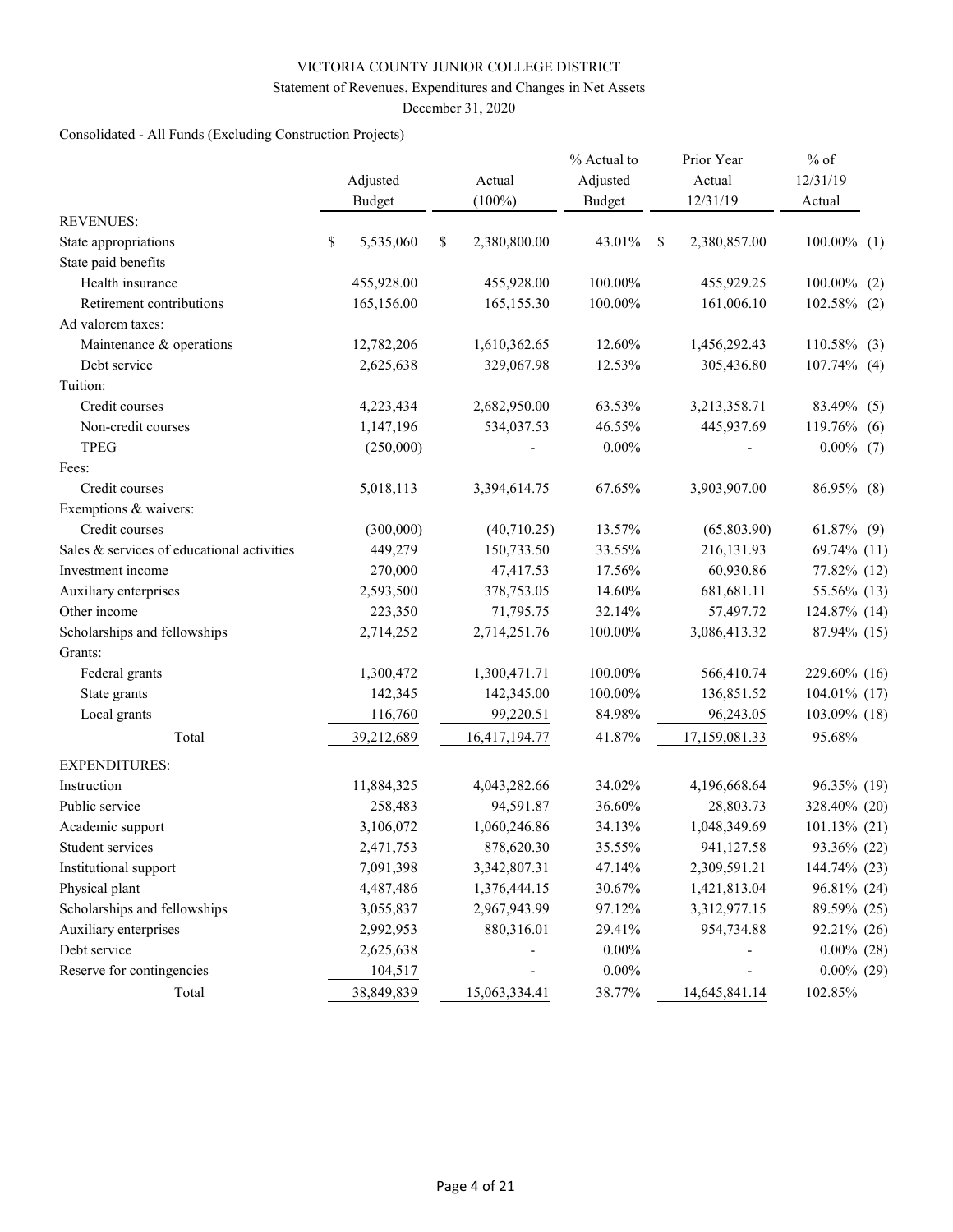#### Statement of Revenues, Expenditures and Changes in Net Assets

December 31, 2020

Consolidated - All Funds (Excluding Construction Projects)

|                                       |            |                     | $%$ Actual to      | Prior Year         | $%$ of             |
|---------------------------------------|------------|---------------------|--------------------|--------------------|--------------------|
|                                       | Adjusted   | Actual<br>$(100\%)$ | Adjusted<br>Budget | Actual<br>12/31/19 | 12/31/19<br>Actual |
|                                       | Budget     |                     |                    |                    |                    |
| <b>TRANSFERS AMOUNG FUNDS:</b>        |            |                     |                    |                    |                    |
| Transfers in                          | 79,150     | 79.149.52           | 100.00%            | 49,080.24          | 161.27%            |
| Transfers out                         | (442,000)  | (521, 149.52)       | 117.91%            | (491,080.24)       | 106.12%            |
| Total                                 | (362, 850) | (442,000.00)        |                    | (442,000.00)       |                    |
| Net Increase (Decrease) in Net Assets |            | 911,860.36          |                    | 2,071,240.19       |                    |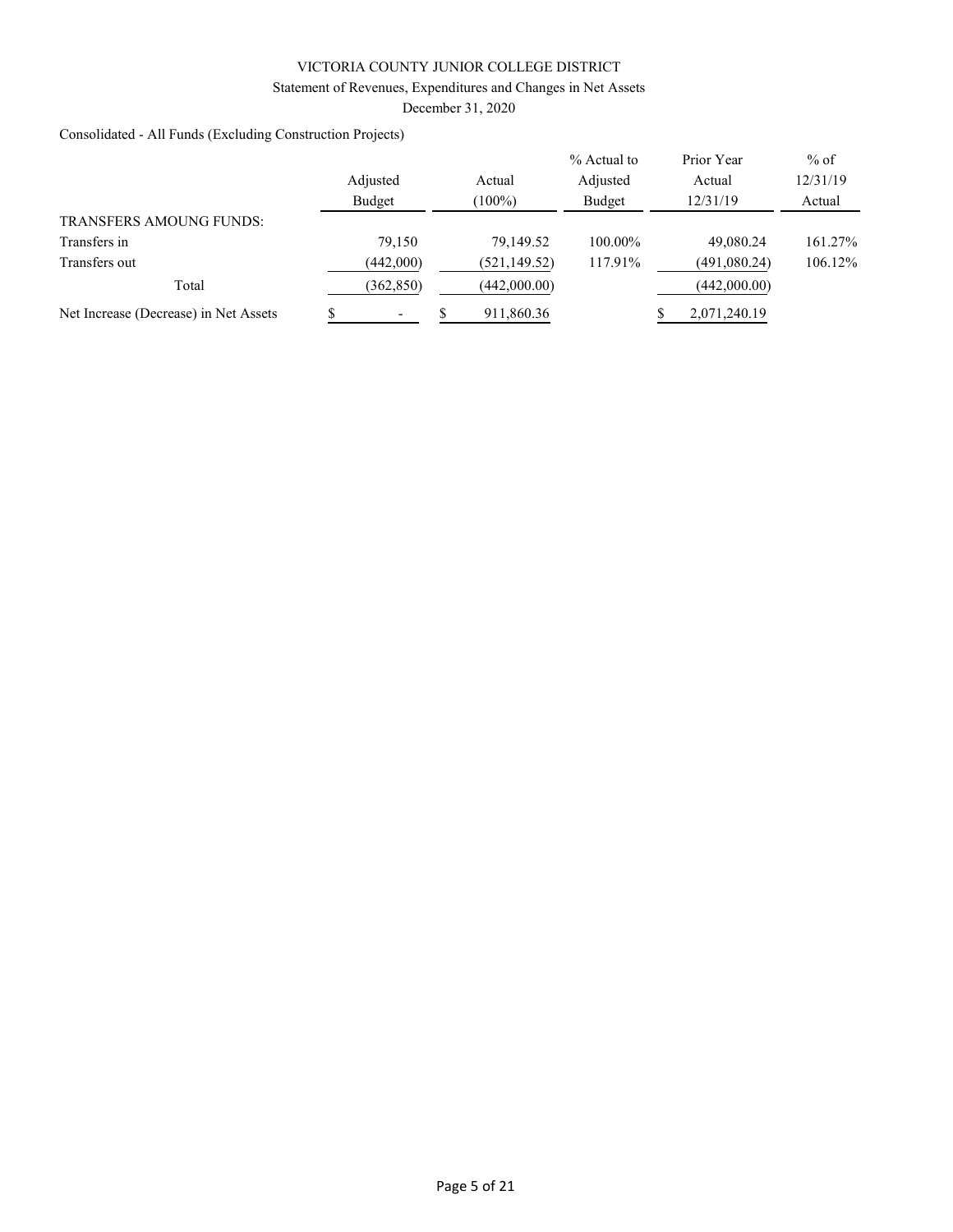# **Annotations to Statement of Revenue, Expenditures and Changes in Net Assets**

**December 31, 2020**

| (1)  | State appropriations - 10 months; state does not pay in December and January                          |
|------|-------------------------------------------------------------------------------------------------------|
|      | State appropriations                                                                                  |
| (2)  | State paid benefits - not a budgeted item as expenditures are recorded to offset the revenue amounts. |
|      | Line item budgets adjusted monthly.                                                                   |
| (3)  | Ad Valorem Taxes: Maintenance & operations - Appropriate, as current taxes due 02/28.                 |
|      | Tax revenues for maintenance $&$ operations levy                                                      |
| (4)  | Ad Valorem Taxes: Debt service - Appropriate, as current taxes due 02/28.                             |
|      | Tax revenues for debt service levy                                                                    |
| (5)  | Tuition: Credit courses - Appropriate.                                                                |
|      | In county                                                                                             |
|      | Out of County                                                                                         |
|      | Non-Resident                                                                                          |
|      | Differential                                                                                          |
| (6)  | Tuition: Non-credit courses - Appropriate.                                                            |
|      | Allied health                                                                                         |
|      | Business and computer                                                                                 |
|      | Contract/customized training                                                                          |
|      | <b>EMS</b>                                                                                            |
|      | <b>EMS</b> contract                                                                                   |
|      | Industrial                                                                                            |
|      | Industrial contract                                                                                   |
|      | Non-funded allied health                                                                              |
|      | Non-funded motorcycle safety                                                                          |
|      | Non-funded other                                                                                      |
|      | Non-funded truck driving                                                                              |
|      | Other contract                                                                                        |
|      | Police academy                                                                                        |
|      | Summer camp                                                                                           |
|      | Workforce education                                                                                   |
| (7)  | Tuition: TPEG - Mandatory set-aside for Fall, Spring and Summer.                                      |
|      | State-mandated set-aside of tuition for scholarship purposes                                          |
| (8)  | Fees: Credit courses - Appropriate.                                                                   |
|      | Course fees                                                                                           |
|      | General fees                                                                                          |
|      | Lab fees                                                                                              |
|      | Liability insurance fees                                                                              |
|      | Out of county fee                                                                                     |
|      | Technology fees                                                                                       |
| (9)  | Exemptions & waivers: Credit courses                                                                  |
|      | Internally mandated exemptions & waivers of tuition and/or fees                                       |
|      | State-mandated exemptions & waivers of tuition and/or fees                                            |
| (10) | Exemptions & waivers: Non-credit courses.                                                             |
|      | Internally mandated exemptions & waivers of tuition and/or fees                                       |
|      | State-mandated exemptions & waivers of tuition and/or fees                                            |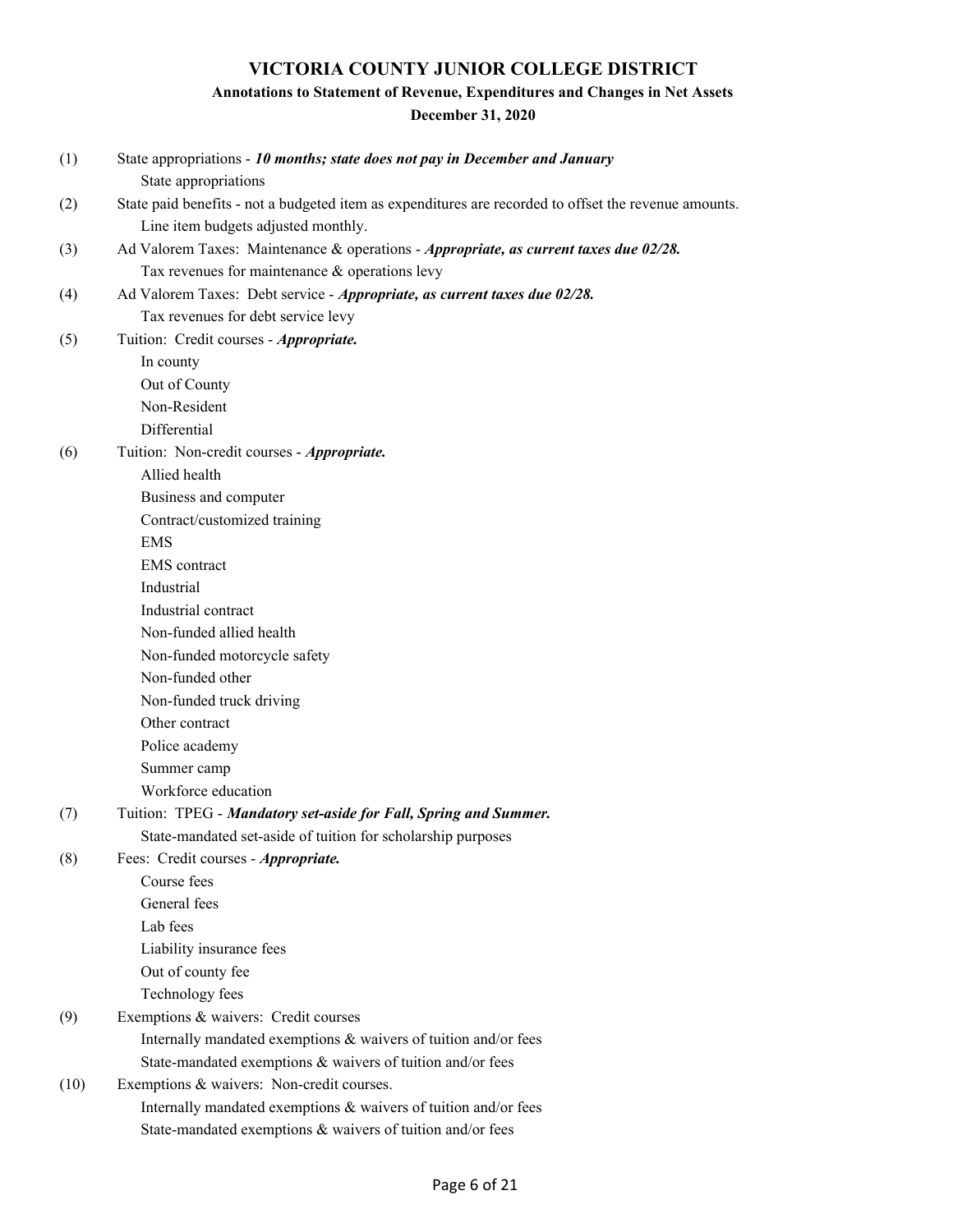#### **Annotations to Statement of Revenue, Expenditures and Changes in Net Assets**

**December 31, 2020**

| (11) | Sales & services of educational activities           |
|------|------------------------------------------------------|
|      | Collection fee                                       |
|      | Commissions - testing center                         |
|      | Exam fees (credit courses)                           |
|      | ID card replacement                                  |
|      | Installment fees                                     |
|      | Lifelong Learning Institute membership fees          |
|      | Media Services charges to outside parties            |
|      | Museum of the Coastal Bend membership & tour charges |
|      | Papercut student printing                            |
|      | Sports center membership fee                         |
|      | Testing center fee (non-credit)                      |
|      | Transcript fee                                       |
|      | <b>VC-VISD MOU</b>                                   |
| (12) | Investment income                                    |
|      | Interest income                                      |
| (13) | Auxiliary enterprises                                |
|      | <b>Bookstore</b>                                     |
|      | Coin operated copiers                                |
|      | Conference and Education Center                      |
|      | Food service contract - Aramark                      |
|      | Leo J. Welder Center for the Performing Arts         |
|      | Official functions                                   |
|      | <b>Student Center operations</b>                     |
| (14) | Other income                                         |
|      | Athletic ticket sales                                |
|      | Late & Schedule Change Fees                          |
|      | Library fines                                        |
|      | Other miscellaneous income                           |
|      | Parking fines                                        |
|      | Pell administrative allowance                        |
|      | Proceeds-Sale of Capital Assets                      |
|      | Recovery of indirect costs related to grants         |
|      | Recycling income                                     |
|      | Rental: Sports Center                                |
|      | Rental: Museum of the Coastal Bend                   |
|      | Rental: University of Houston                        |

Returned check fees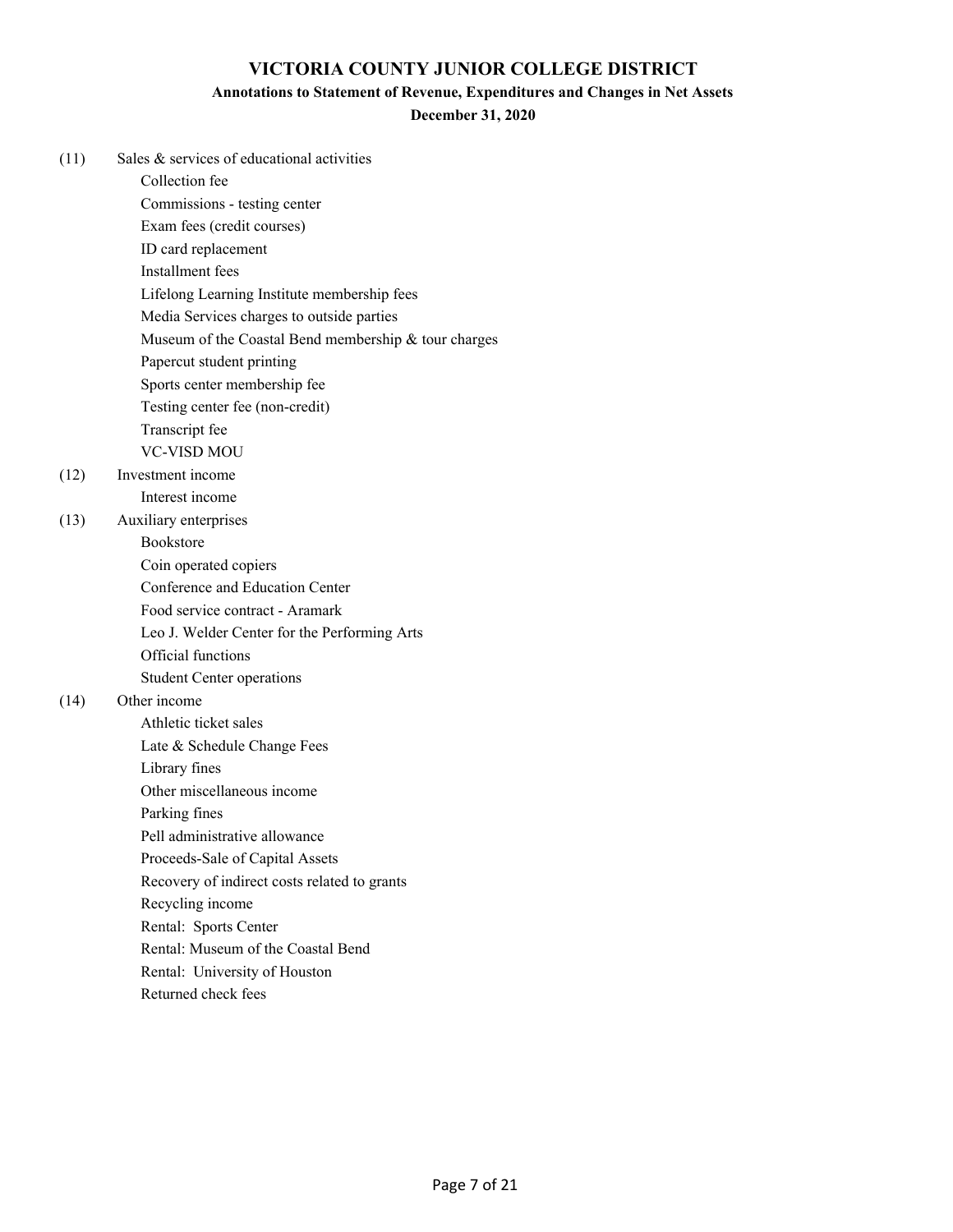#### **Annotations to Statement of Revenue, Expenditures and Changes in Net Assets**

#### **December 31, 2020**

| (15) | Scholarships and fellowships (including Title IV)                         |
|------|---------------------------------------------------------------------------|
|      | Title IV:                                                                 |
|      | Pell grants                                                               |
|      | Supplemental education opportunity grants                                 |
|      | Federal work-study                                                        |
|      | Direct loans                                                              |
|      | State scholarships:                                                       |
|      | Texas educational opportunity grants                                      |
|      | Texas grants                                                              |
|      | Texas public education grants                                             |
|      | Other scholarships & fellowships:                                         |
|      | Institutional scholarships                                                |
|      | Victoria College Foundation scholarships                                  |
| (16) | Grants and contracts: Federal grants and contracts - Appropriate.         |
|      | Non-scholarship & fellowship grants and contracts                         |
| (17) | Grants and contracts: State grants and contracts - <i>Appropriate</i> .   |
|      | Non-scholarship & fellowship grants and contracts                         |
| (18) | Grants and contracts: Local grants and contracts - Appropriate.           |
|      | Non-scholarship & fellowship grants and contracts                         |
| (19) | Instruction - Appropriate.                                                |
|      | Costs associated with provision of credit and non-credit course offerings |
|      | Instructional technology initiative                                       |
| (20) | Public service - Appropriate.                                             |
|      | Lifelong Learning Institute                                               |
|      | Motorcycle safety                                                         |
|      | Other non-state funded course offerings                                   |
|      | Personal enrichment                                                       |
|      | Summer camps                                                              |
|      | Truck driving                                                             |
| (21) | Academic support - Appropriate.                                           |
|      | Office of Vice President, Instruction                                     |
|      | Academic support and student success                                      |
|      | Distance education and instructional technology                           |
|      | Division offices                                                          |
|      | Faculty / staff development                                               |
|      | Faculty senate                                                            |
|      | Gonzales center                                                           |
|      | Library                                                                   |
|      | Lyceum                                                                    |
|      | Museum of the Coastal Bend                                                |
|      | Teaching and learning center                                              |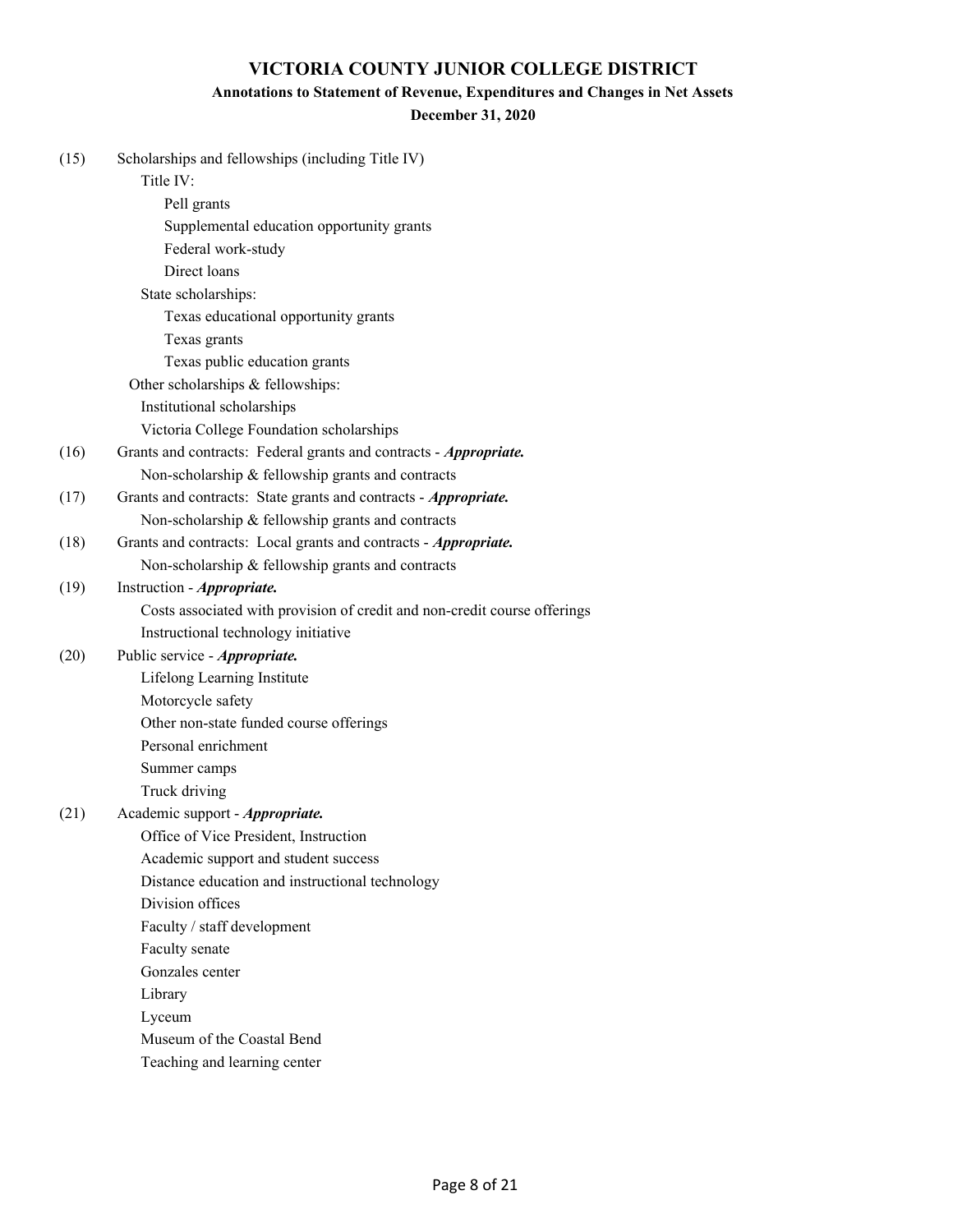#### **Annotations to Statement of Revenue, Expenditures and Changes in Net Assets**

**December 31, 2020**

(22) Student services - *Appropriate.* Office, Dean of Student Services Advising / counseling Athletics Financial aid Orientation Registrar Sports center Student life office Student recruitment Student testing and assessment Veterans services (23) Institutional support - *Appropriate.* Office of the President Governing board Office, Vice President of Administrative Services Business office / payments Campus security Central stores Central mail service Central telephone service College advancement College information systems Commencement Effectiveness, research and assessment Faculty/staff development Foundation - capital campaign Foundation advancement General institutional Governmental affairs Human resources Institutional memberships Marketing & communications Office, Director of Special Projects and Risk Management Printing and mailroom services Purchasing Quality enhancement plan Reaffirmation - SACS Sponsored research office Staff council Strategic initiatives Tax appraisal and collection fees Technology services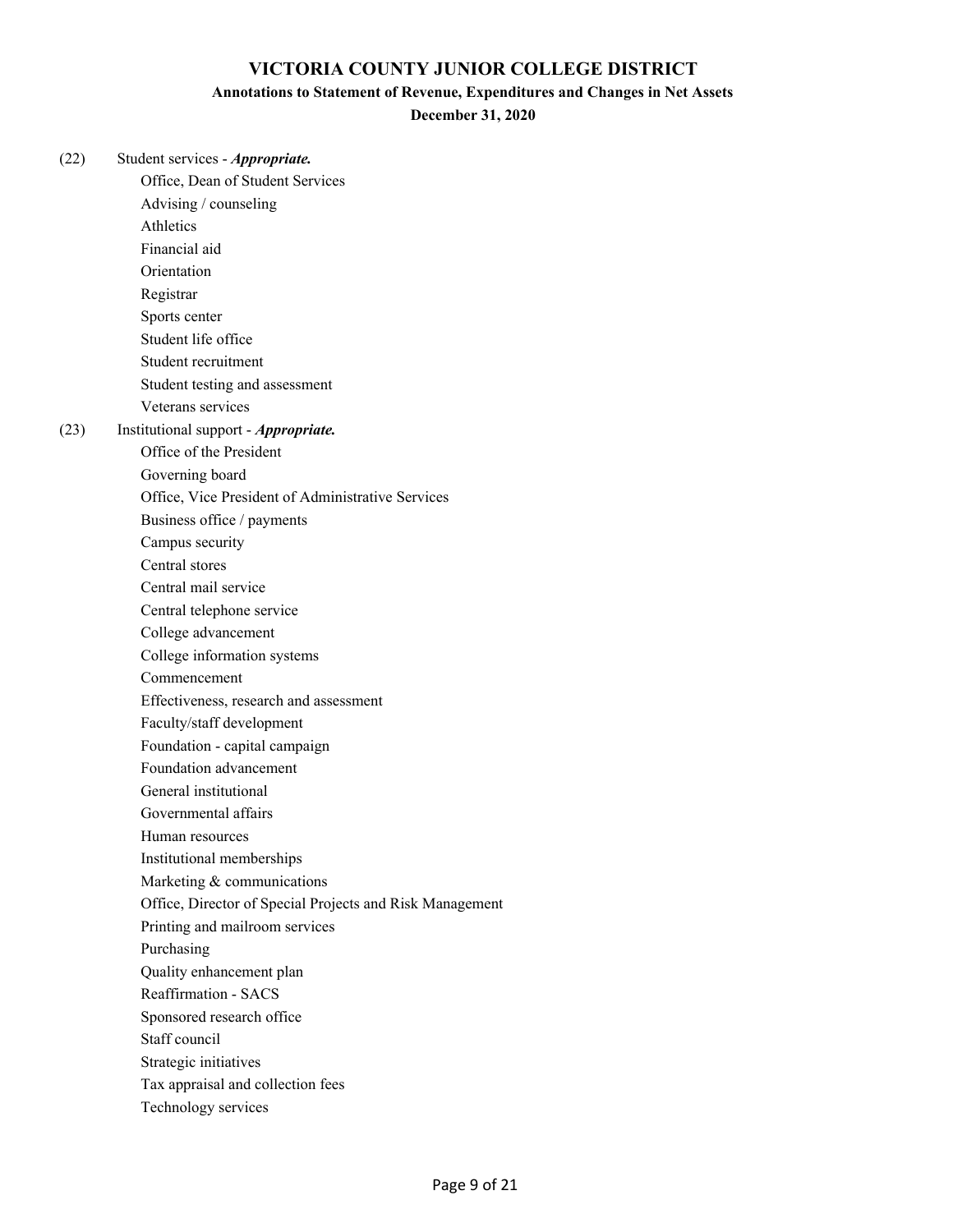#### **Annotations to Statement of Revenue, Expenditures and Changes in Net Assets**

#### **December 31, 2020**

| (24) | Physical plant - Appropriate.                                                                                     |
|------|-------------------------------------------------------------------------------------------------------------------|
|      | Building maintenance                                                                                              |
|      | Custodial services                                                                                                |
|      | General services                                                                                                  |
|      | Grounds maintenance                                                                                               |
|      | Major repairs & renovations                                                                                       |
|      | <b>Utilities</b>                                                                                                  |
| (25) | Scholarships and fellowships                                                                                      |
|      | Institutional work-study                                                                                          |
|      | Pass through of other federal (non-Title IV) scholarships                                                         |
|      | Pass through of scholarships awarded by the foundation                                                            |
|      | Pass through of state scholarships                                                                                |
|      | Scholarships funded by auxiliary services                                                                         |
|      | Title IV                                                                                                          |
| (26) | Auxiliary enterprises - <i>Appropriate</i> .                                                                      |
|      | Expenditures associated with auxiliary enterprises enumerated at (12) above                                       |
| (27) | Staff benefits - unallocated - Appropriate. Unallocated benefits is taken to zero at FYE.                         |
|      | Health insurance not reimbursed by state                                                                          |
|      | Teacher retirement system not reimbursed by state                                                                 |
|      | Unemployment compensation                                                                                         |
|      | Workman's compensation                                                                                            |
|      | Debt service - Appropriate, as principal payments are due in August and interest payments are due in February and |
| (28) |                                                                                                                   |

(28) *August.*

Bonded debt payments of principal and interest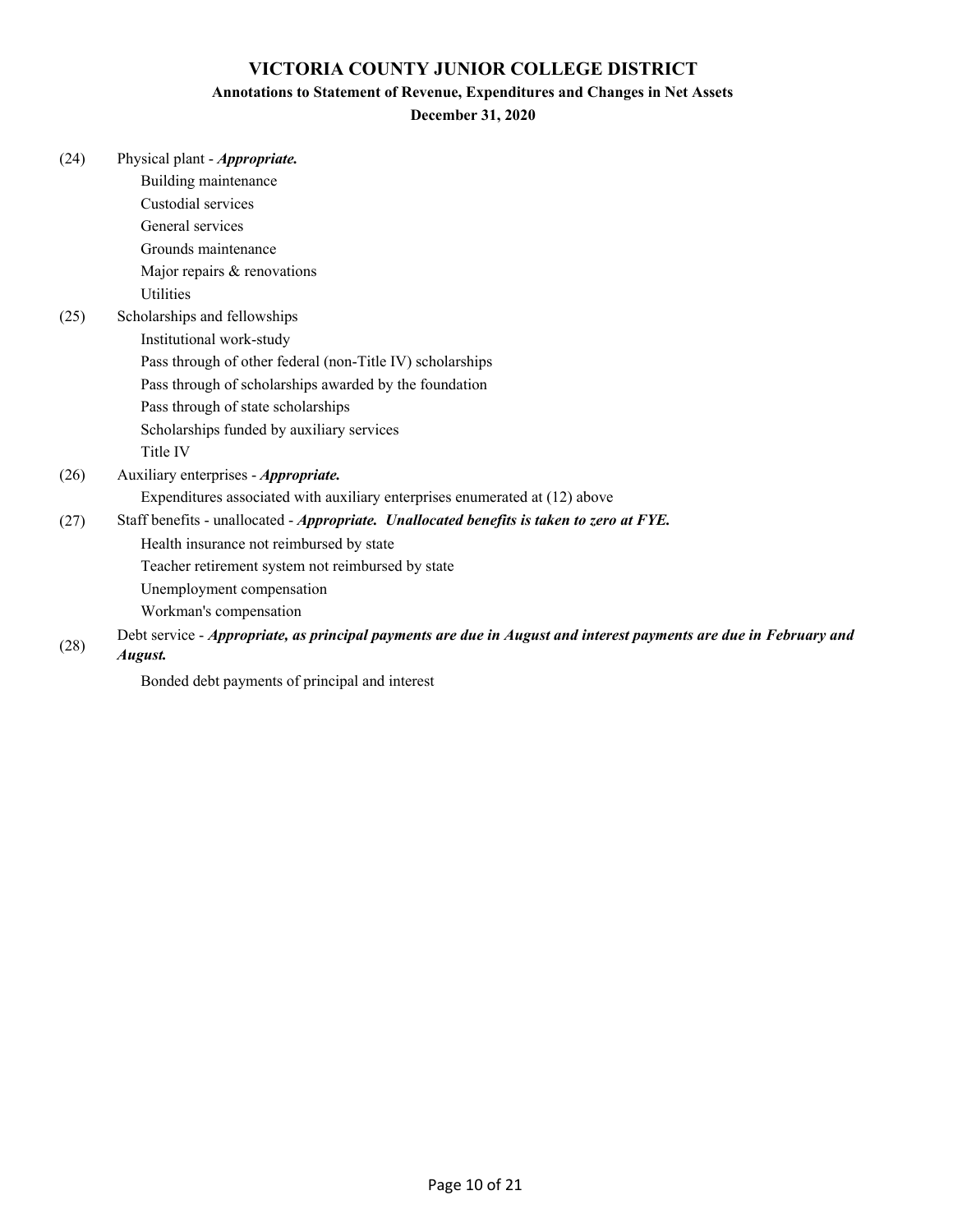#### Statement of Revenues, Expenditures and Changes in Net Assets

December 31, 2020

#### Unrestricted - General

|                                            |               |                      | % Actual to   | Prior Year                | $%$ of   |
|--------------------------------------------|---------------|----------------------|---------------|---------------------------|----------|
|                                            | Adjusted      | Actual               | Adjusted      | Actual                    | 12/31/19 |
|                                            | <b>Budget</b> | $(100\%)$            | <b>Budget</b> | 12/31/19                  | Actual   |
| <b>REVENUES:</b>                           |               |                      |               |                           |          |
| State appropriations                       | \$5,535,060   | 2,380,800.00<br>\$   | 43.01%        | \$<br>2,380,857.00        | 100.00%  |
| State paid benefits                        |               |                      |               |                           |          |
| Health insurance                           | 455,928       | 455,928.00           | 100.00%       | 455,929.25                | 100.00%  |
| Retirement contributions                   | 165,156       | 165,155.30           | 100.00%       | 161,006.10                | 102.58%  |
| Ad valorem taxes:                          |               |                      |               |                           |          |
| Maintenance & operations                   | 12,782,206    | 1,610,362.65         | 12.60%        | 1,456,292.43              | 110.58%  |
| Tuition:                                   |               |                      |               |                           |          |
| Credit courses                             | 4,223,434     | 2,682,950.00         | 63.53%        | 3,213,358.71              | 83.49%   |
| Non-credit courses                         | 1,147,196     | 534,037.53           | 46.55%        | 445,937.69                | 119.76%  |
| <b>TPEG</b>                                | (250,000)     |                      | $0.00\%$      |                           | $0.00\%$ |
| Fees:                                      |               |                      |               |                           |          |
| Credit courses                             | 5,018,113     | 3,394,614.75         | 67.65%        | 3,903,907.00              | 86.95%   |
| Exemptions & waivers:                      |               |                      |               |                           |          |
| Credit courses                             | (300,000)     | (40,710.25)          | 13.57%        | (65,803.90)               | 61.87%   |
| Sales & services of educational activities | 449,279       | 150,733.50           | 33.55%        | 216,131.93                | 69.74%   |
| Investment income                          | 270,000       | 47,417.53            | 17.56%        | 60,928.42                 | 77.82%   |
| Other income                               | 223,350       | 71,795.75            | 32.14%        | 57,497.72                 | 124.87%  |
| Grants:                                    |               |                      |               |                           |          |
| Local grants                               | 114,194       | 96,655.00            | 84.64%        | 96,197.05                 | 100.48%  |
| Total                                      | 29,833,916    | 11,549,739.76        | 38.71%        | 12,382,239.40             | 93.28%   |
| <b>EXPENDITURES:</b>                       |               |                      |               |                           |          |
| Instruction                                | 11,559,620    | 3,718,577.83         | 32.17%        | 3,835,537.97              | 96.95%   |
| Public service                             | 258,483       | 94,591.87            | 36.60%        | 28,803.73                 | 328.40%  |
| Academic support                           | 3,097,116     | 1,051,291.26         | 33.94%        | 1,048,303.69              | 100.28%  |
| Student services                           | 2,344,882     | 751,748.98           | 32.06%        | 735,847.51                | 102.16%  |
| Institutional support                      | 6,238,482     | 2,489,891.84         | 39.91%        | 2,306,955.69              | 107.93%  |
| Physical plant                             | 4,487,486     | 1,376,444.15         | 30.67%        | 1,421,813.04              | 96.81%   |
| Scholarships and fellowships               | 130,500       | 42,607.71            | 32.65%        | 43,266.37                 | 98.48%   |
| Staff benefits                             | 771,377       | 419,081.26           | 54.33%        | 431,775.22                | 97.06%   |
| Reserve for contingencies                  | 104,517       | $\sim$ $\sim$ $\sim$ | $0.00\%$      | $\sim 10^{-10}$ m $^{-1}$ | $0.00\%$ |
| Total                                      | 28,992,463    | 9,944,234.90         | 34.30%        | 9,852,303.22              | 100.93%  |
| TRANSFERS AMOUNG FUNDS:                    |               |                      |               |                           |          |
| Transfers out                              | (442,000)     | (521, 149.52)        | 117.91%       | (491,080.24)              | 106.12%  |
| Total                                      | (442,000)     | (521, 149.52)        | 117.91%       | (491,080.24)              | 106.12%  |
| Net Increase (Decrease) in Net Assets      | 399,453<br>S  | 1,084,355.34<br>\$   |               | 2,038,855.94<br>\$        |          |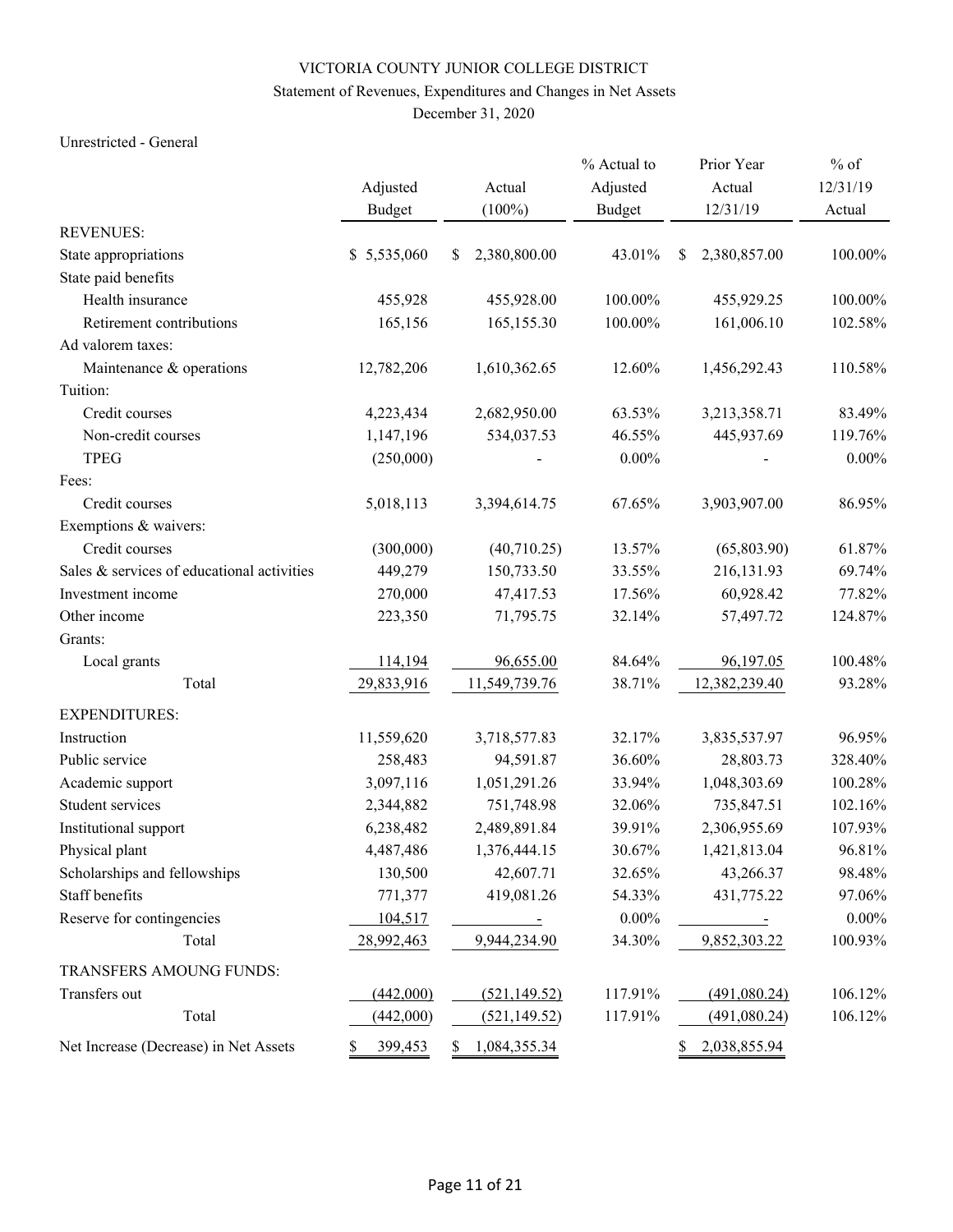### Statement of Revenues, Expenditures and Changes in Net Assets

December 31, 2020

#### Federal Restricted Funds

|                                              |                 |                | % Actual to | Prior Year      | $%$ of   |
|----------------------------------------------|-----------------|----------------|-------------|-----------------|----------|
|                                              | Adjusted        | Actual         | Adjusted    | Actual          | 12/31/19 |
|                                              | Budget          | $(100\%)$      | Budget      | 12/31/19        | Actual   |
| <b>REVENUES:</b>                             |                 |                |             |                 |          |
| Scholarships and fellowships (with Title IV) | 2,714,252<br>S. | \$2,714,251.76 | 100.00%     | \$ 3,086,413.32 | 87.94%   |
| Federal grants                               | 1,300,472       | 1,300,471.71   | 100.00%     | 566,410.74      | 229.60%  |
| Total                                        | 4,014,724       | 4,014,723.47   | 100.00%     | 3,652,824.06    | 109.91%  |
| <b>EXPENDITURES:</b>                         |                 |                |             |                 |          |
| Instruction                                  | 314,545         | 314,544.83     | 100.00%     | 361,130.67      | 87.10%   |
| Academic support                             | 6,390           | 6,390.09       | 100.00%     |                 | $0.00\%$ |
| Student services                             | 126,871         | 126,871.32     | 100.00%     | 205,280.07      | 61.80%   |
| Institutional support                        | 852,666         | 852,665.47     | 100.00%     |                 | $0.00\%$ |
| Scholarships and fellowships                 | 2,714,252       | 2,714,251.76   | 100.00%     | 3,086,413.32    | 87.94%   |
| Total                                        | 4,014,724       | 4,014,723.47   | 100.00%     | 3,652,824.06    | 109.91%  |
| Net Increase (Decrease) in Net Assets        | \$              | \$             |             |                 |          |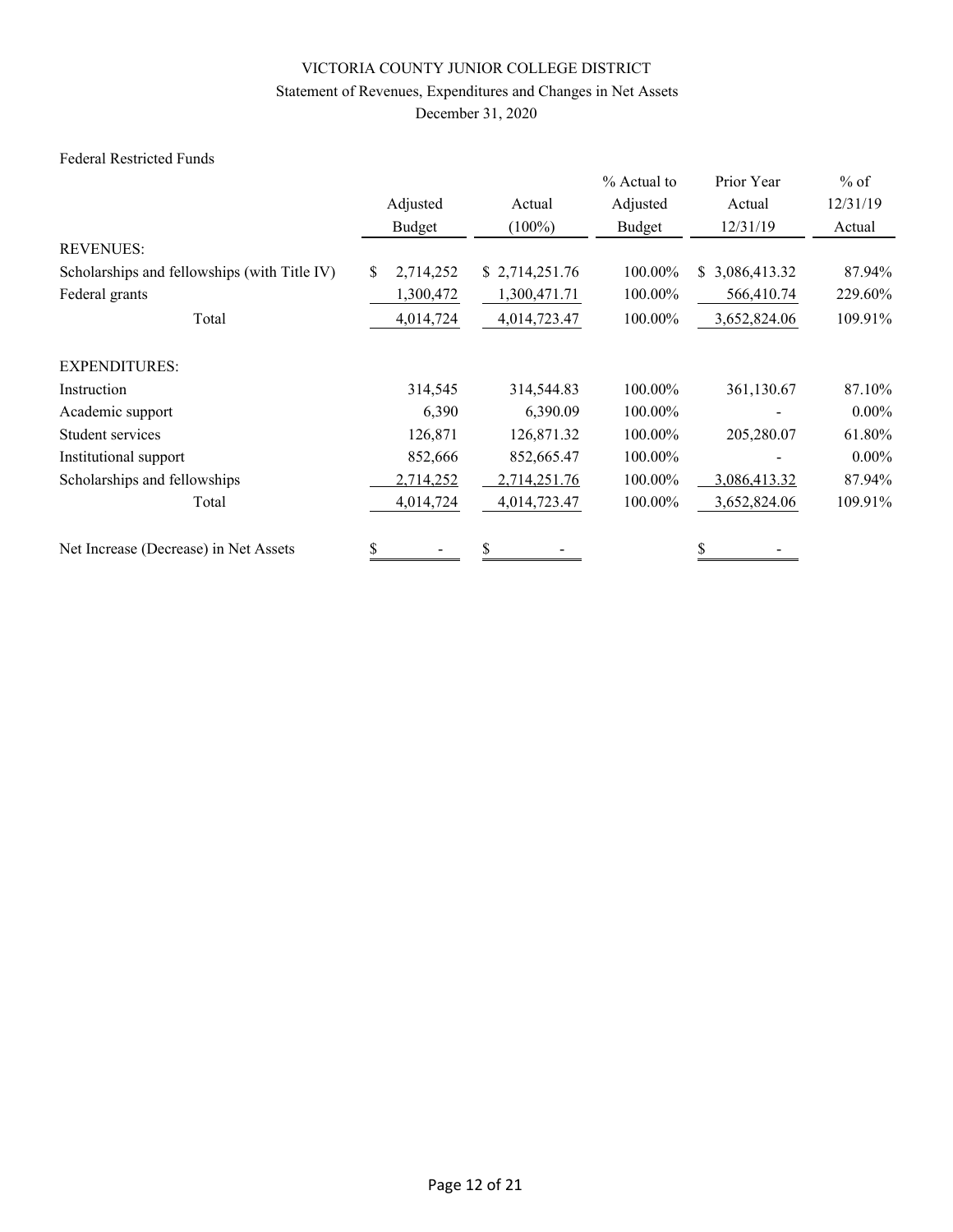#### Statement of Revenues, Expenditures and Changes in Net Assets

December 31, 2020

#### State Restricted Funds

|                                       |          |            | % Actual to | Prior Year | $%$ of   |
|---------------------------------------|----------|------------|-------------|------------|----------|
|                                       | Adjusted | Actual     | Adjusted    | Actual     | 12/31/19 |
|                                       | Budget   | $(100\%)$  | Budget      | 12/31/19   | Actual   |
| <b>REVENUES:</b>                      |          |            |             |            |          |
| Investment income                     | \$       | \$         | $0.00\%$    | \$<br>1.22 | $0.00\%$ |
| State grants                          | 142,345  | 142,345.00 | 100.00%     | 136,851.52 | 104.01%  |
| Total                                 | 142,345  | 142,345.00 | 100.00%     | 136,852.74 | 104.01%  |
| <b>EXPENDITURES:</b>                  |          |            |             |            |          |
| Instruction                           | 10,160   | 10,160.00  | 100.00%     |            | $0.00\%$ |
| Institutional support                 | 250      | 250.00     | 100.00%     | 2,635.52   | 9.49%    |
| Scholarships and fellowships          | 211,085  | 211,084.52 | 100.00%     | 183,297.46 | 115.16%  |
| Total                                 | 221,495  | 221,494.52 | 100.00%     | 185,932.98 | 119.13%  |
| <b>TRANSFERS AMOUNG FUNDS:</b>        |          |            |             |            |          |
| Transfers in                          | 79,150   | 79,149.52  | 100.00%     | 49,080.24  | 161.27%  |
| Net Increase (Decrease) in Net Assets | \$       | \$         |             | \$         |          |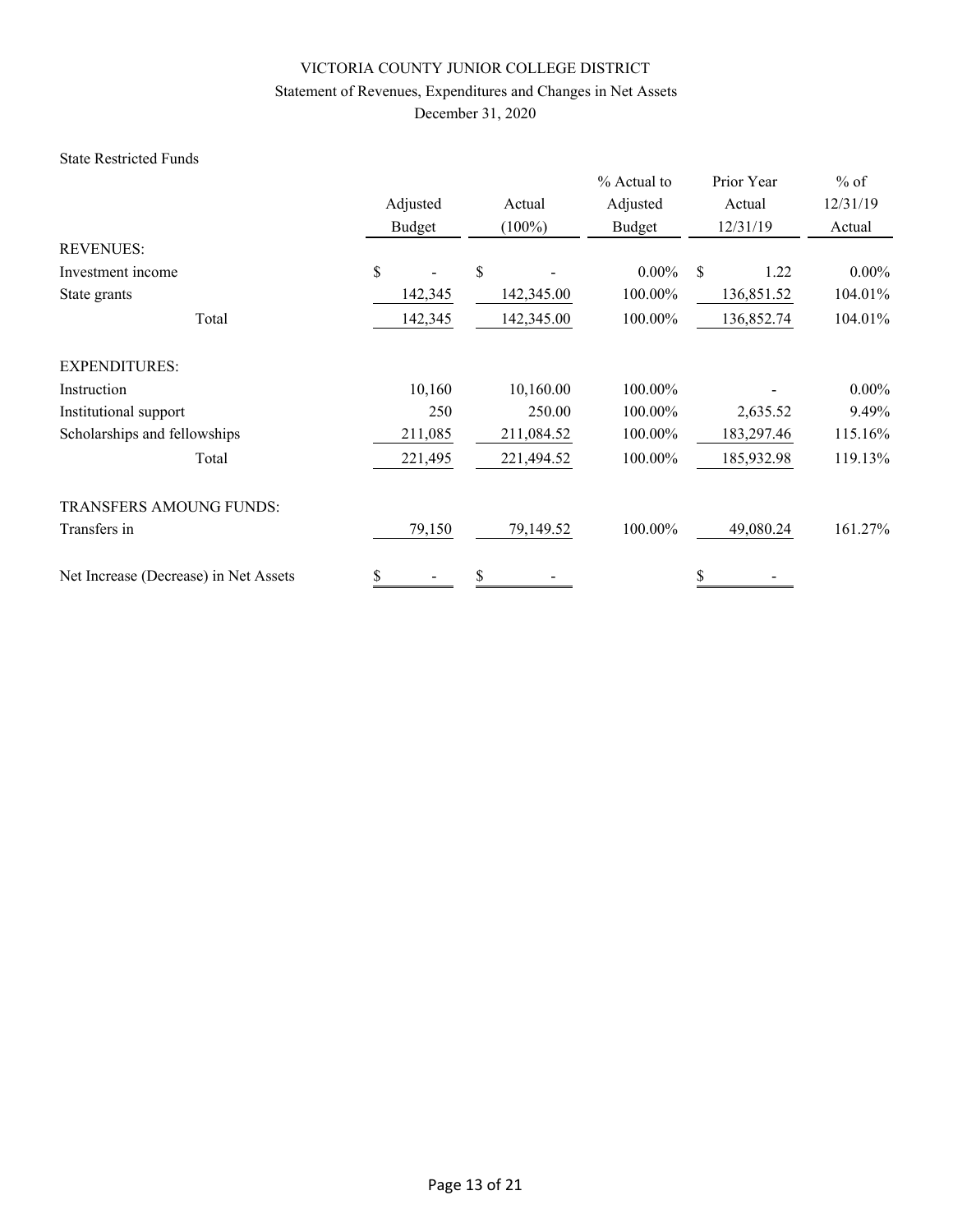### Statement of Revenues, Expenditures and Changes in Net Assets

December 31, 2020

#### Local Restricted Funds

|                                       | Adjusted<br>Budget | Actual<br>$(100\%)$ | % Actual to<br>Adjusted<br>Budget | Prior Year<br>Actual<br>12/31/19 | $%$ of<br>12/31/19<br>Actual |
|---------------------------------------|--------------------|---------------------|-----------------------------------|----------------------------------|------------------------------|
| <b>REVENUES:</b>                      |                    |                     |                                   |                                  |                              |
| Local grants                          | 2,566              | 2,565.51            | 100.00%                           | 46.00                            | 5577.20%                     |
| Total                                 | 2,566              | 2,565.51            | 100.00%                           | 46.00                            | 5577.20%                     |
| <b>EXPENDITURES:</b>                  |                    |                     |                                   |                                  |                              |
| Academic support                      | 2,566              | 2,565.51            | 100.00%                           | 46.00                            | 5577.20%                     |
| Total                                 | 2,566              | 2,565.51            | 100.00%                           | 46.00                            | 5577.20%                     |
| Net Increase (Decrease) in Net Assets | \$                 | \$                  |                                   | \$                               |                              |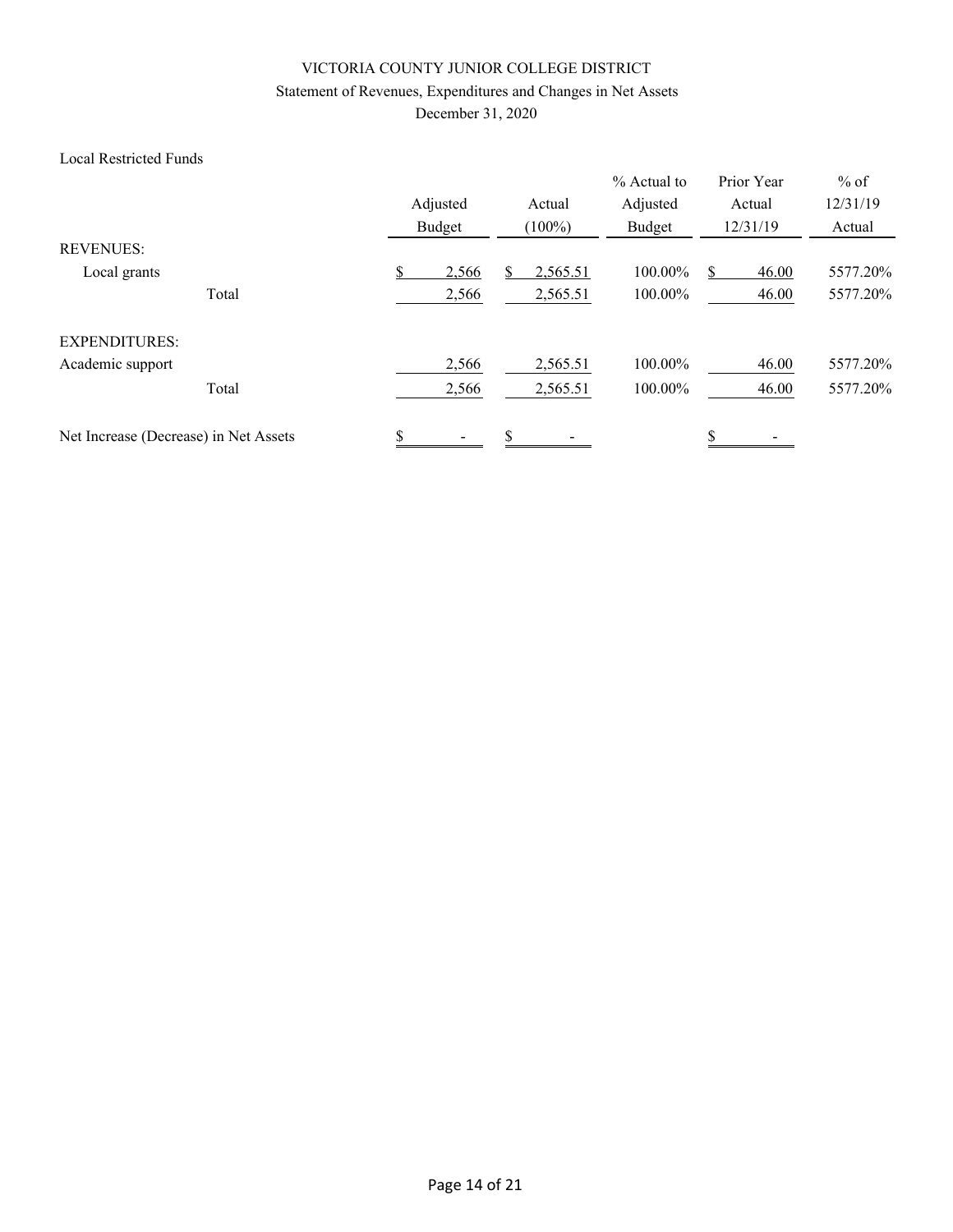### Statement of Revenues, Expenditures and Changes in Net Assets

December 31, 2020

### Auxiliary Enterprises

|                                       |                  |                  | % Actual to   | Prior Year          | $%$ of             |  |
|---------------------------------------|------------------|------------------|---------------|---------------------|--------------------|--|
|                                       | Adjusted         | Actual           | Adjusted      | Actual              | 12/31/19<br>Actual |  |
|                                       | <b>Budget</b>    | $(100\%)$        | <b>Budget</b> | 12/31/19            |                    |  |
| <b>REVENUES:</b>                      |                  |                  |               |                     |                    |  |
| Auxiliary services                    | 2,593,500<br>\$  | 378,464.21<br>S. | 14.59%        | 681,315.01          | 55.55%             |  |
| Interest                              |                  | 288.84           | $0.00\%$      | 366.10              | 78.90%             |  |
| Total                                 | 2,593,500        | 378,753.05       | 14.60%        | 681,681.11          | 55.56%             |  |
| <b>EXPENDITURES:</b>                  |                  |                  |               |                     |                    |  |
| Salaries and wages                    | 526,018          | 173,099.71       | 32.91%        | 180,493.51          | 95.90%             |  |
| Employee benefits                     | 259,051          | 57,983.25        | 22.38%        | 63,293.49           | 91.61%             |  |
| Allocations and departmental charges  | 192,663          | 65,873.15        | 34.19%        | 67,606.03           | 97.44%             |  |
| Professional and contracted services  | 115,671          | 66,428.25        | 57.43%        | 28,131.66           | 236.13%            |  |
| Advertising and public relations      | 37,200           | 6,366.08         | 17.11%        | 5,048.12            | 126.11%            |  |
| Rental expenditures                   | 22,165           | 2,231.84         | 10.07%        | 4,729.72            | 47.19%             |  |
| Supplies                              | 16,775           | 4,705.06         | 28.05%        | 5,999.99            | 78.42%             |  |
| Training and conference fees          | 6,600            | 385.62           | 5.84%         | 1,563.78            | 24.66%             |  |
| Travel                                | 4,500            |                  | $0.00\%$      | 991.56              | $0.00\%$           |  |
| Other operating expenditures          | 295,930          | 67,672.44        | 22.87%        | 73,571.66           | 91.98%             |  |
| Scholarships and fellowships          | 45,000           | 17,092.65        | 37.98%        | 19,455.00           | 87.86%             |  |
| Auxiliary enterprises                 | 1,465,880        | 415,409.96       | 28.34%        | 503,850.36          | 82.45%             |  |
| Capital outlay                        | 5,500            | 3,068.00         | 55.78%        |                     | $0.00\%$           |  |
| Total                                 | 2,992,953        | 880,316.01       | 29.41%        | 954,734.88          | 92.21%             |  |
| TRANSFERS AMOUNG FUNDS:               |                  |                  |               |                     |                    |  |
| Transfers in                          |                  |                  | $0.00\%$      |                     | $0.00\%$           |  |
| Total                                 |                  |                  | $0.00\%$      |                     | $0.00\%$           |  |
| Net Increase (Decrease) in Net Assets | \$<br>(399, 453) | \$ (501, 562.96) |               | (273, 053.77)<br>\$ |                    |  |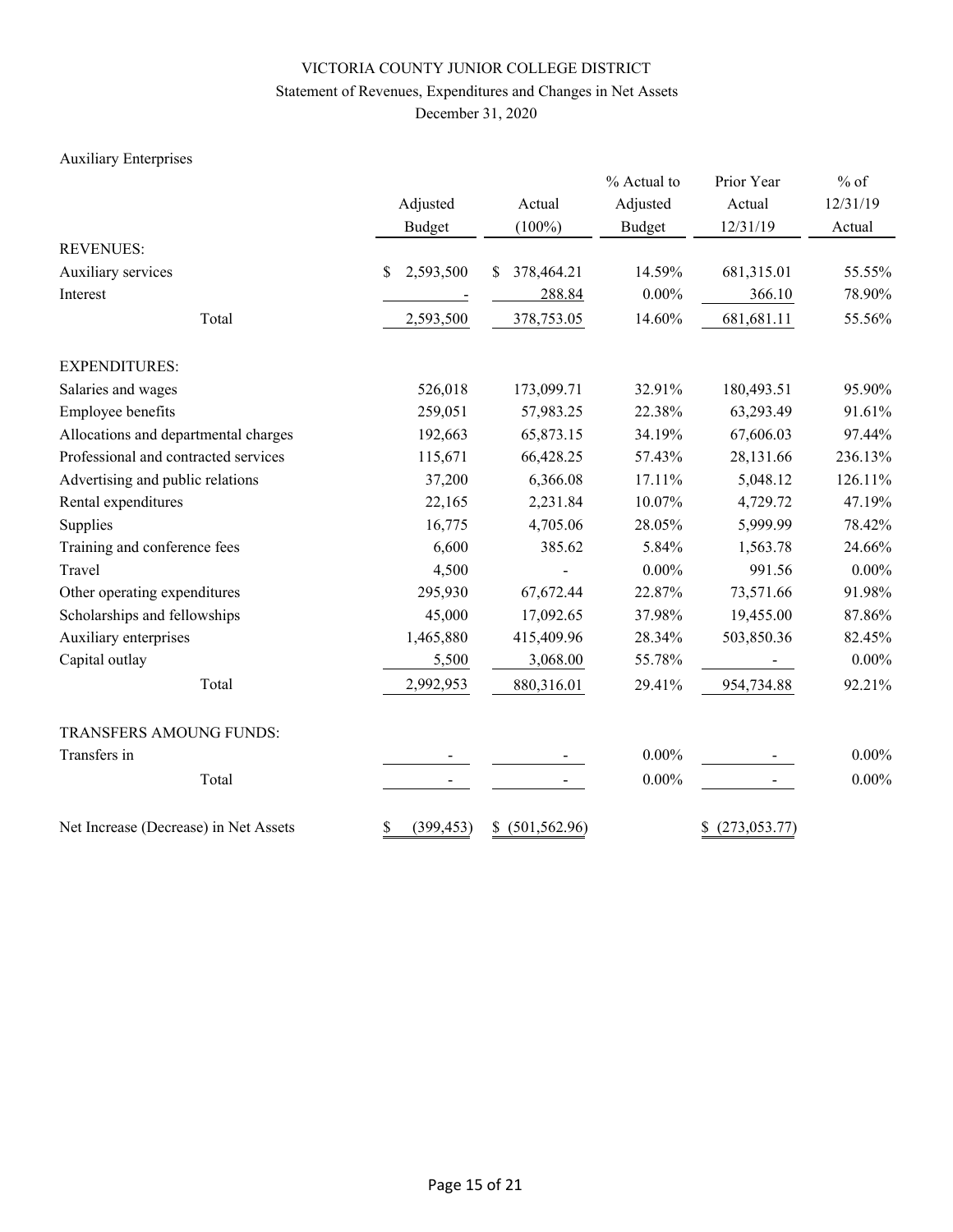# Statement of Revenues, Expenditures and Changes in Net Assets

December 31, 2020

### Debt Service

|                                       |                                |                  | $%$ Actual to | Prior Year      | $%$ of   |  |
|---------------------------------------|--------------------------------|------------------|---------------|-----------------|----------|--|
|                                       | Adjusted                       | Actual           | Adjusted      | Actual          | 12/31/19 |  |
|                                       | Budget                         | $(100\%)$        | Budget        | 12/31/19        | Actual   |  |
| <b>REVENUES:</b>                      |                                |                  |               |                 |          |  |
| Ad valorem taxes:                     | \$2,625,638                    | 329,067.98<br>\$ | 12.53%        | 305,436.80<br>S | 107.74%  |  |
| Investment income                     |                                |                  | $0.00\%$      | 1.22            | $0.00\%$ |  |
| Total                                 | 2,625,638                      | 329,067.98       | 12.53%        | 305,438.02      | 107.74%  |  |
| <b>EXPENDITURES:</b>                  |                                |                  |               |                 |          |  |
| Retirement of principal               | 1,910,000                      |                  | $0.00\%$      |                 | $0.00\%$ |  |
| Interest                              | 715,638                        | ۰.               | $0.00\%$      |                 | $0.00\%$ |  |
| Total                                 | 2,625,638                      |                  | $0.00\%$      |                 | $0.00\%$ |  |
| Net Increase (Decrease) in Net Assets | \$<br>$\overline{\phantom{0}}$ | 329,067.98<br>\$ |               | 305,438.02<br>S |          |  |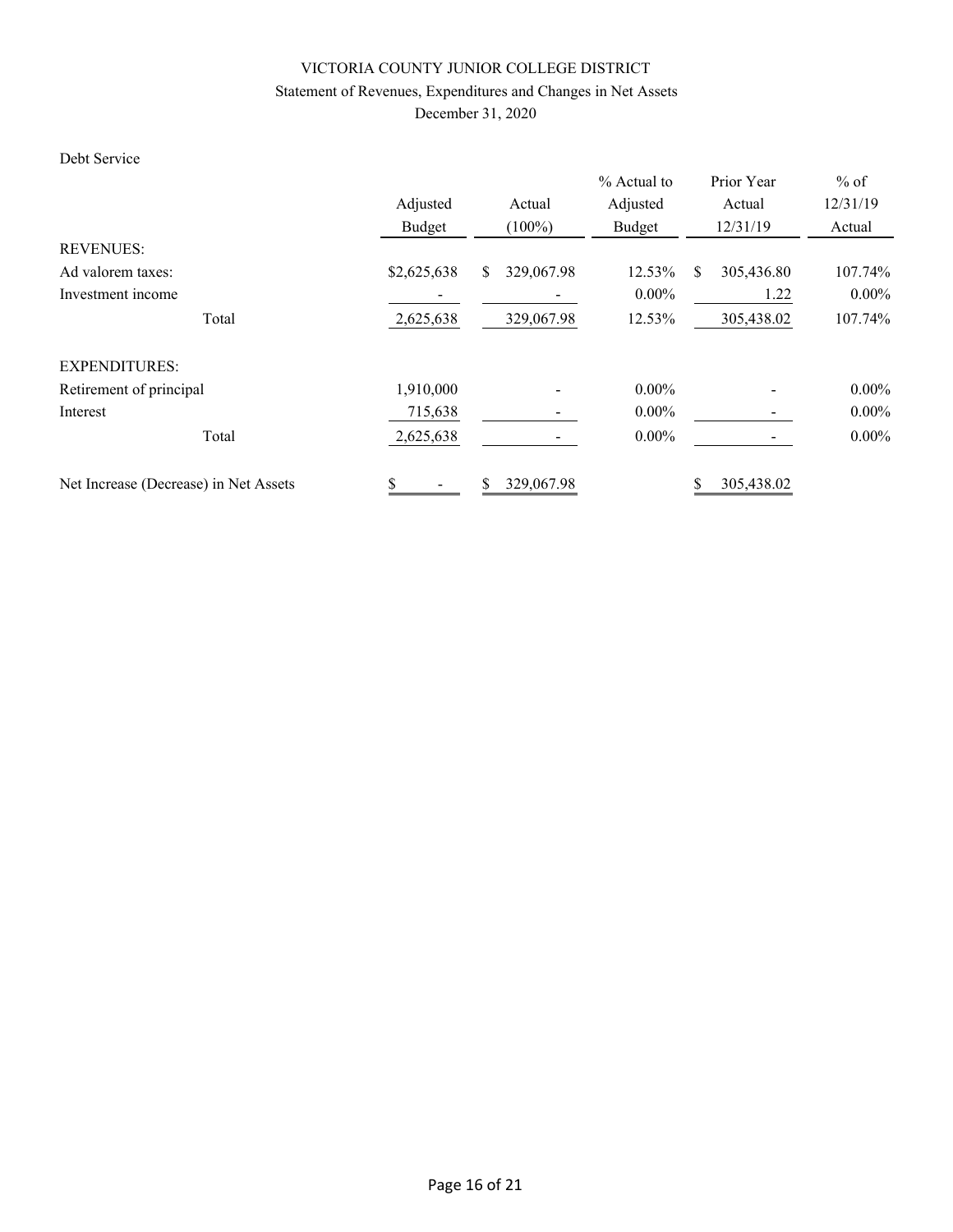# Budget Adjustments

December 31, 2020

#### Unrestricted - General

|                                            | Adopted<br><b>Budget</b> | <b>Current Month</b><br><b>Budget</b><br>Adjustments |         |    | Cumulative<br><b>Budget</b><br>Adjustments |    | Adjusted<br><b>Budget</b> |
|--------------------------------------------|--------------------------|------------------------------------------------------|---------|----|--------------------------------------------|----|---------------------------|
| <b>REVENUES:</b>                           |                          |                                                      |         |    |                                            |    |                           |
| State appropriations                       | \$<br>5,535,060          | \$                                                   |         | \$ |                                            | \$ | 5,535,060                 |
| State paid benefits                        |                          |                                                      |         |    |                                            |    |                           |
| Health insurance                           |                          |                                                      | 113,982 |    | 455,928                                    |    | 455,928                   |
| Retirement contributions                   |                          |                                                      | 42,241  |    | 165,156                                    |    | 165,156                   |
| Ad valorem taxes:                          |                          |                                                      |         |    |                                            |    |                           |
| Maintenance & operations                   | 12,782,206               |                                                      |         |    |                                            |    | 12,782,206                |
| Tuition:                                   |                          |                                                      |         |    |                                            |    |                           |
| Credit courses                             | 4,223,434                |                                                      |         |    |                                            |    | 4,223,434                 |
| Non-credit courses                         | 1,147,196                |                                                      |         |    |                                            |    | 1,147,196                 |
| <b>TPEG</b>                                | (250,000)                |                                                      |         |    |                                            |    | (250,000)                 |
| Fees:                                      |                          |                                                      |         |    |                                            |    |                           |
| Credit courses                             | 5,018,113                |                                                      |         |    |                                            |    | 5,018,113                 |
| Exemptions & waivers:                      |                          |                                                      |         |    |                                            |    |                           |
| Credit courses                             | (300,000)                |                                                      |         |    |                                            |    | (300,000)                 |
| Sales & services of educational activities | 449,279                  |                                                      |         |    |                                            |    | 449,279                   |
| Investment income                          | 270,000                  |                                                      |         |    |                                            |    | 270,000                   |
| Other income                               | 223,350                  |                                                      |         |    |                                            |    | 223,350                   |
| Grants:                                    |                          |                                                      |         |    |                                            |    |                           |
| Local grants                               | 98,997                   |                                                      | 4,754   |    | 15,197                                     |    | 114,194                   |
| Total                                      | 29,197,635               |                                                      | 160,977 |    | 636,281                                    |    | 29,833,916                |
| <b>EXPENDITURES:</b>                       |                          |                                                      |         |    |                                            |    |                           |
| Instruction                                | 9,836,921                |                                                      | 59,665  |    | 1,722,699                                  |    | 11,559,620                |
| Public service                             | 246,841                  |                                                      | 503     |    | 11,642                                     |    | 258,483                   |
| Academic support                           | 2,479,288                |                                                      | 14,574  |    | 617,828                                    |    | 3,097,116                 |
| Student services                           | 1,913,276                |                                                      | 13,366  |    | 431,606                                    |    | 2,344,882                 |
| Institutional support                      | 5,429,533                |                                                      | 25,793  |    | 808,949                                    |    | 6,238,482                 |
| Physical plant                             | 3,648,521                |                                                      |         |    | 838,965                                    |    | 4,487,486                 |
| Scholarships and fellowships               | 130,500                  |                                                      |         |    |                                            |    | 130,500                   |
| Staff benefits                             | 4,800,279                |                                                      | 47,076  |    | (4,028,902)                                |    | 771,377                   |
| Reserve for contingencies                  | 104,517                  |                                                      |         |    |                                            |    | 104,517                   |
| Total                                      | 28,589,676               |                                                      | 160,977 |    | 402,787                                    |    | 28,992,463                |
| TRANSFERS AMOUNG FUNDS:                    |                          |                                                      |         |    |                                            |    |                           |
| Transfers in                               |                          |                                                      |         |    |                                            |    |                           |
| Transfers out                              | (442,000)                |                                                      |         |    |                                            |    | (442,000)                 |
| Total                                      | (442,000)                |                                                      |         |    |                                            |    | (442,000)                 |
| Net Increase (Decrease) in Net Assets      | 165,959                  | S                                                    |         | S. | 233,494                                    | S. | 399,453                   |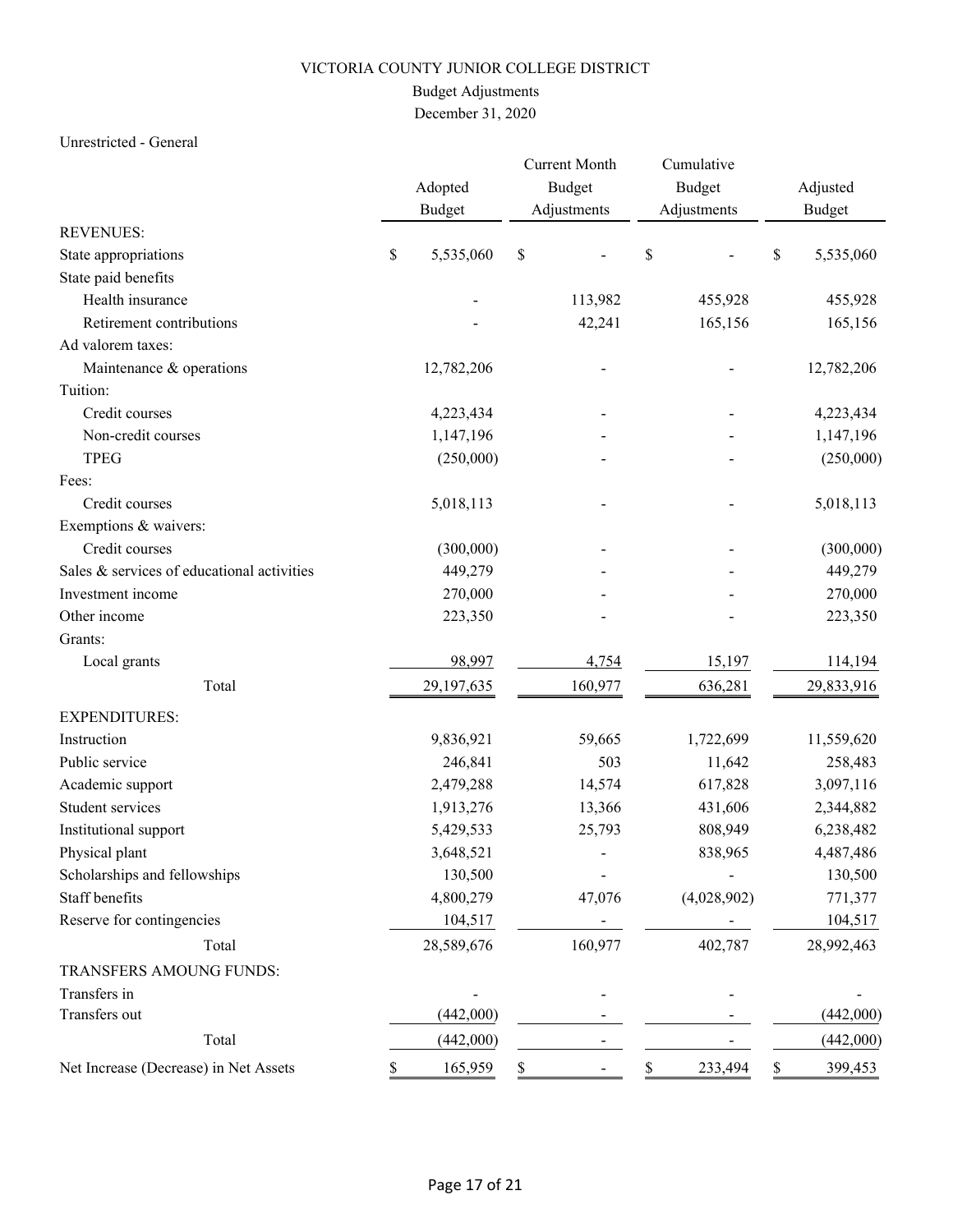### Budget Adjustments

December 31, 2020

# Auxiliary Enterprises

|                                                                                                 |         |               | <b>Current Month</b> |               |    | Cumulative    |               |            |  |
|-------------------------------------------------------------------------------------------------|---------|---------------|----------------------|---------------|----|---------------|---------------|------------|--|
|                                                                                                 | Adopted |               |                      | <b>Budget</b> |    | <b>Budget</b> | Adjusted      |            |  |
|                                                                                                 |         | <b>Budget</b> |                      | Adjustments   |    | Adjustments   | <b>Budget</b> |            |  |
| <b>REVENUES:</b>                                                                                |         |               |                      |               |    |               |               |            |  |
| Auxiliary services                                                                              | \$      | 2,593,500     | \$                   |               | \$ |               | \$            | 2,593,500  |  |
| Total                                                                                           |         | 2,593,500     |                      |               |    |               |               | 2,593,500  |  |
| <b>EXPENDITURES:</b>                                                                            |         |               |                      |               |    |               |               |            |  |
| Salaries and wages                                                                              |         | 526,018       |                      |               |    |               |               | 526,018    |  |
| Employee benefits                                                                               |         | 25,557        |                      |               |    | 233,494       |               | 259,051    |  |
| Allocations and departmental charges                                                            |         | 192,663       |                      |               |    |               |               | 192,663    |  |
| Professional and contracted services                                                            |         | 115,671       |                      |               |    |               |               | 115,671    |  |
| Advertising and public relations                                                                |         | 37,200        |                      |               |    |               |               | 37,200     |  |
| Rental expenditures                                                                             |         | 22,165        |                      |               |    |               |               | 22,165     |  |
| Supplies                                                                                        |         | 16,775        |                      |               |    |               |               | 16,775     |  |
| Training and conference fees                                                                    |         | 6,600         |                      |               |    |               |               | 6,600      |  |
| Travel                                                                                          |         | 4,500         |                      |               |    |               |               | 4,500      |  |
| Other operating expenditures                                                                    |         | 295,930       |                      |               |    |               |               | 295,930    |  |
| Scholarships and fellowships                                                                    |         | 45,000        |                      |               |    |               |               | 45,000     |  |
| Auxiliary enterprises                                                                           |         | 1,465,880     |                      |               |    |               |               | 1,465,880  |  |
| Capital outlay                                                                                  |         | 5,500         |                      |               |    |               |               | 5,500      |  |
| Total                                                                                           |         | 2,759,459     |                      |               |    | 233,494       |               | 2,992,953  |  |
| TRANSFERS AMOUNG FUNDS:                                                                         |         |               |                      |               |    |               |               |            |  |
| Transfers in                                                                                    |         |               |                      |               |    |               |               |            |  |
| Total                                                                                           |         |               |                      |               |    |               |               |            |  |
| Net Increase (Decrease) in Net Assets                                                           | \$      | (165, 959)    | \$                   |               | \$ | (233, 494)    | \$            | (399, 453) |  |
| Unrestricted - General and Auxiliary Enterprises<br>Total Net Increase (Decrease) in Net Assets | \$      |               | \$                   |               | \$ |               | \$            |            |  |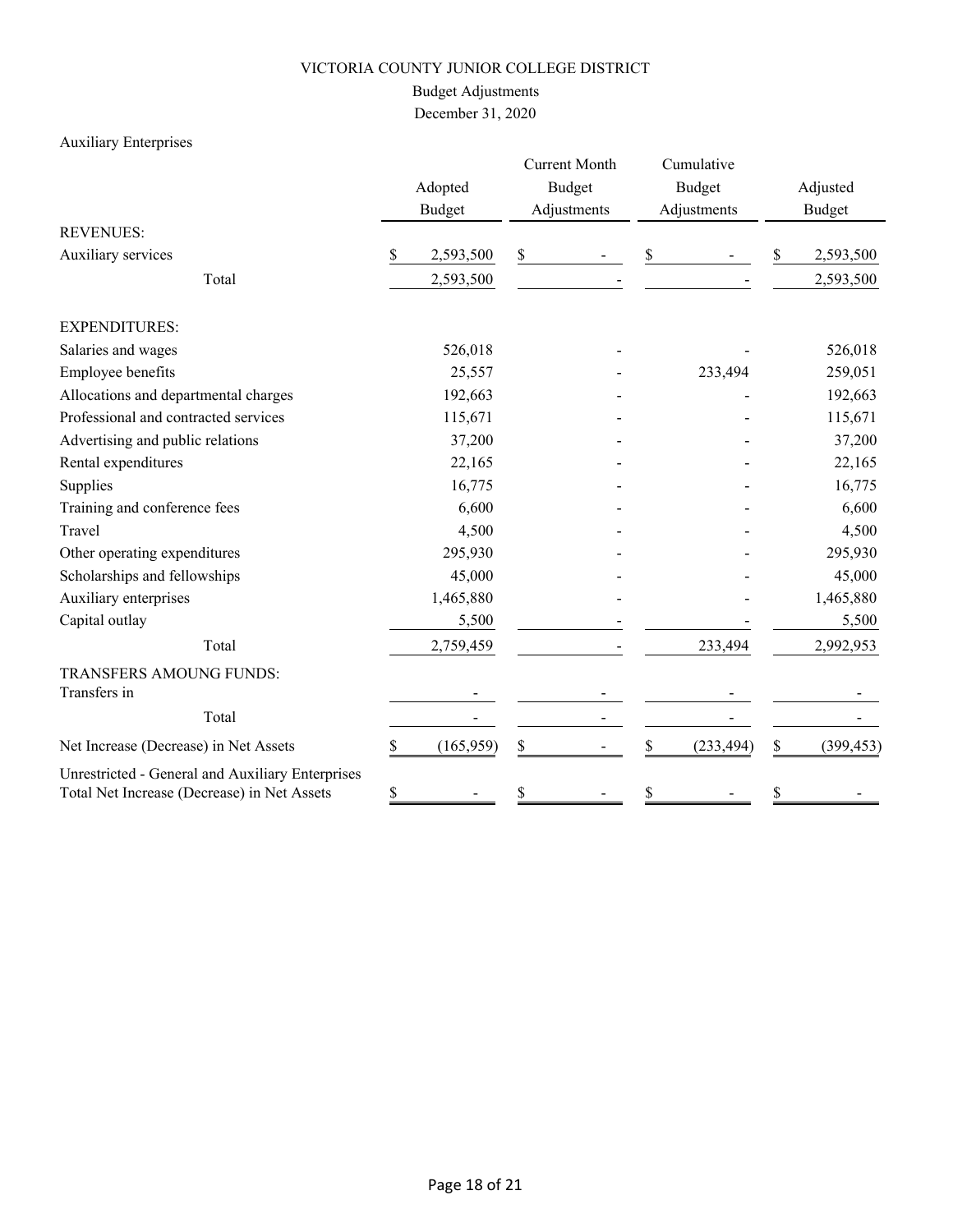#### VICTORIA COUNTY JUNIOR COLLEGE DISTRICT Gonzales Center Expansion December 31, 2020

#### **Resources**

|                                    | December 31, 2020 | Project-to-Date |          |  |
|------------------------------------|-------------------|-----------------|----------|--|
| Gifts & Grants                     |                   |                 | 1.115.54 |  |
| Interest From Investments - Grants |                   |                 | 33.29    |  |
| <b>Total Resources</b>             |                   |                 | .148.83  |  |

#### Resources Applied

|                           | December 31, 2020                | Project-to-Date | <b>Total Contract</b> |        | Balance<br>On Contract |  |
|---------------------------|----------------------------------|-----------------|-----------------------|--------|------------------------|--|
| Gonzales Center Expansion |                                  | 0.50            |                       | 0.50   | <sup>\$</sup>          |  |
| Postage<br>Supplies       | $\overline{\phantom{a}}$<br>$\,$ | 220.00          | Ж,                    | 220.00 |                        |  |
|                           | $\overline{\phantom{a}}$         | 220.50          |                       | 220.50 |                        |  |
| Net Resources Available   |                                  | 928.33          |                       |        |                        |  |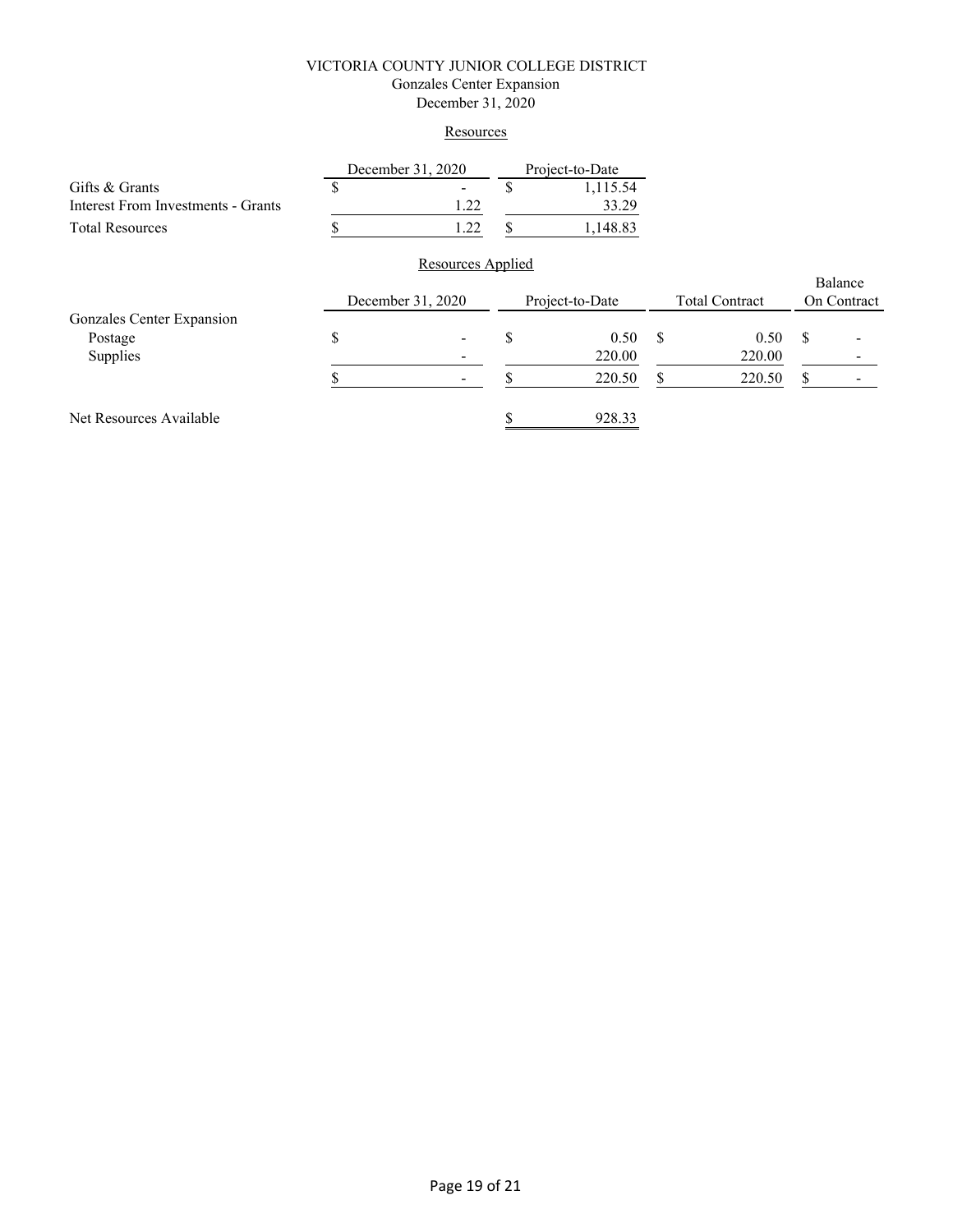#### VICTORIA COUNTY JUNIOR COLLEGE DISTRICT Projects Fund December 31, 2020

#### **Resources**

|                                                                 |               | December 31, 2020 | Project-to-Date |              |  |
|-----------------------------------------------------------------|---------------|-------------------|-----------------|--------------|--|
| Gifts & Grants                                                  | <sup>\$</sup> |                   | \$              | 898,092.64   |  |
| Interest From Investments - Gifts &<br>Grants                   |               | 1,011.50          |                 | 24,887.91    |  |
| Transfer In - Designated for<br>Comprehensive Student Center    |               |                   |                 | 1,092,987.00 |  |
| Interest - Designated Funds for<br>Comprehensive Student Center |               | 1,020.12          |                 | 34,307.66    |  |
| Transfer In - Designated for Wood<br>Building (Matching Funds)  |               |                   |                 | 950,000.00   |  |
| Interest - Designated Funds for Wood<br>Building                |               | 1,086.89          |                 | 30,807.53    |  |
| Transfer In - Designated for Facilities<br>Master Plan          |               |                   |                 | 884,000.00   |  |
| Interest - Designated Funds for Facilities<br>Master Plan       |               | 872.37            |                 | 7,035.51     |  |
| <b>Total Resources</b>                                          | \$            | 3,990.88          | \$              | 3,922,118.25 |  |

### Resources Applied

|                                                              |    |                   |               | Balance         |                       |             |  |
|--------------------------------------------------------------|----|-------------------|---------------|-----------------|-----------------------|-------------|--|
|                                                              |    | December 31, 2020 |               | Project-to-Date | <b>Total Contract</b> | On Contract |  |
| Comprehensive Student Center<br>Architect & Engineering Fees | S  |                   | \$            | 314,415.95      | \$<br>314,415.95      | \$          |  |
| Comprehensive Student Center                                 | \$ |                   | \$            | 314,415.95      | \$<br>314,415.95      | \$          |  |
| Fine Arts Renovation                                         | \$ |                   | \$            |                 | \$                    | \$          |  |
| Museum Expansion                                             |    |                   |               |                 |                       |             |  |
| Architect & Engineering Fees                                 | \$ |                   | \$            | 127.50          | \$<br>127.50          | \$          |  |
| Museum Expansion                                             | \$ |                   | \$            | 127.50          | \$<br>127.50          | \$          |  |
| <b>Welder Center Annex</b>                                   |    |                   |               |                 |                       |             |  |
| Architect & Engineering Fees                                 | \$ |                   | $\frac{1}{2}$ | 7,250.80        | \$<br>7,250.80        | \$          |  |
| <b>Welder Center Annex</b>                                   | \$ |                   | \$            | 7,250.80        | \$<br>7,250.80        | \$          |  |
| Wood Building Renovation                                     |    |                   |               |                 |                       |             |  |
| Legal Fees                                                   | \$ |                   | S             | 9.40            | \$<br>9.40            | \$          |  |
| Architect & Engineering Fees                                 |    |                   |               | 118,545.91      | 118,545.91            |             |  |
| <b>Consulting Services</b>                                   |    |                   |               | 1,921.08        | 1,921.08              |             |  |
| Wood Building Renovation                                     | S  |                   | \$            | 120,476.39      | \$<br>120,476.39      | \$          |  |
| Campus Infrastructure                                        |    |                   |               |                 |                       |             |  |
| Architect & Engineering Fees                                 | \$ |                   | \$            | 9,197.50        | \$<br>9,197.50        | \$          |  |
| Contractor                                                   |    |                   |               | 74,101.00       | 74,101.00             |             |  |
| Campus Infrastructure                                        | \$ |                   | \$            | 83,298.50       | \$<br>83,298.50       | \$          |  |